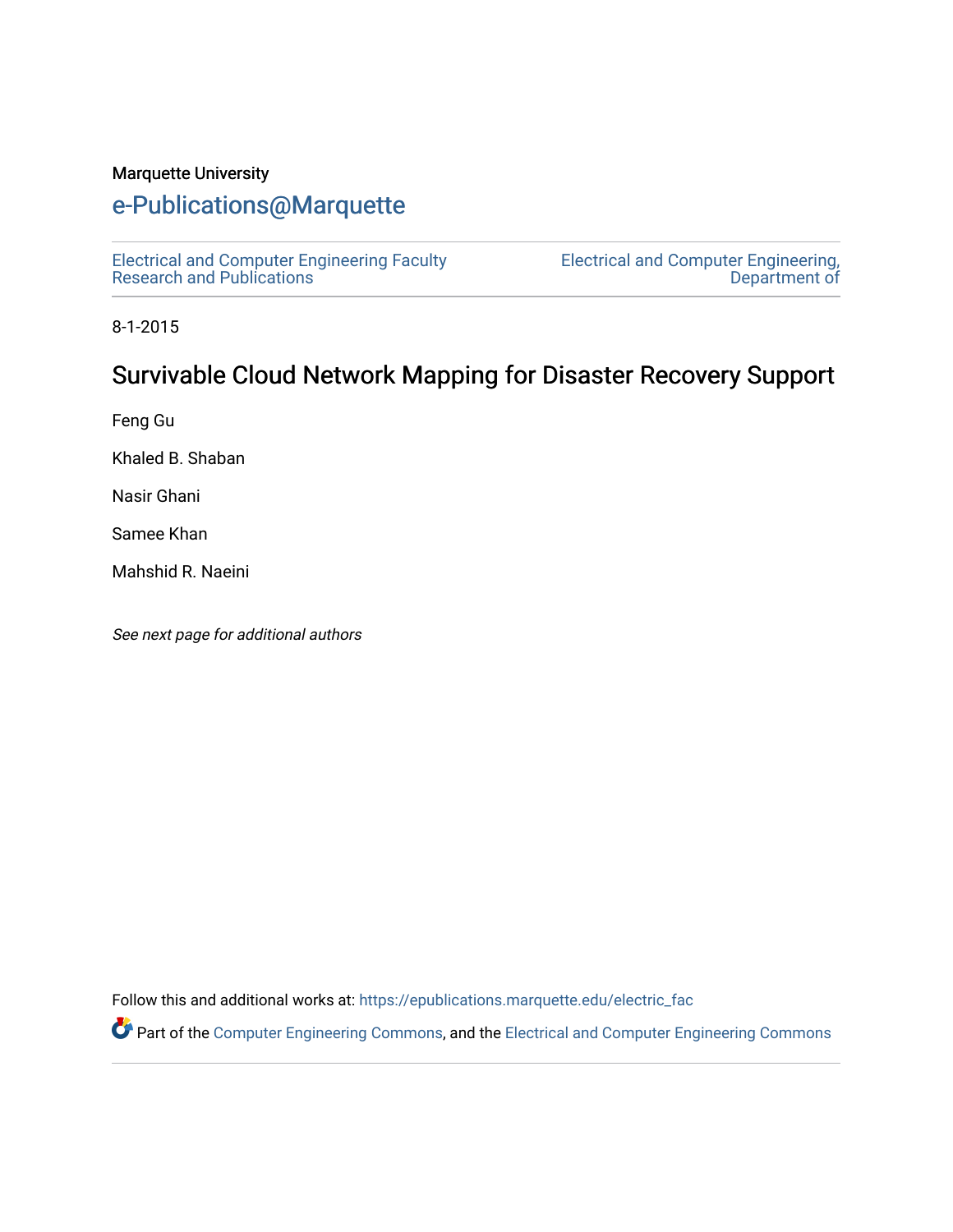### Authors

Feng Gu, Khaled B. Shaban, Nasir Ghani, Samee Khan, Mahshid R. Naeini, Majeed M. Hayat, and Chadi Assi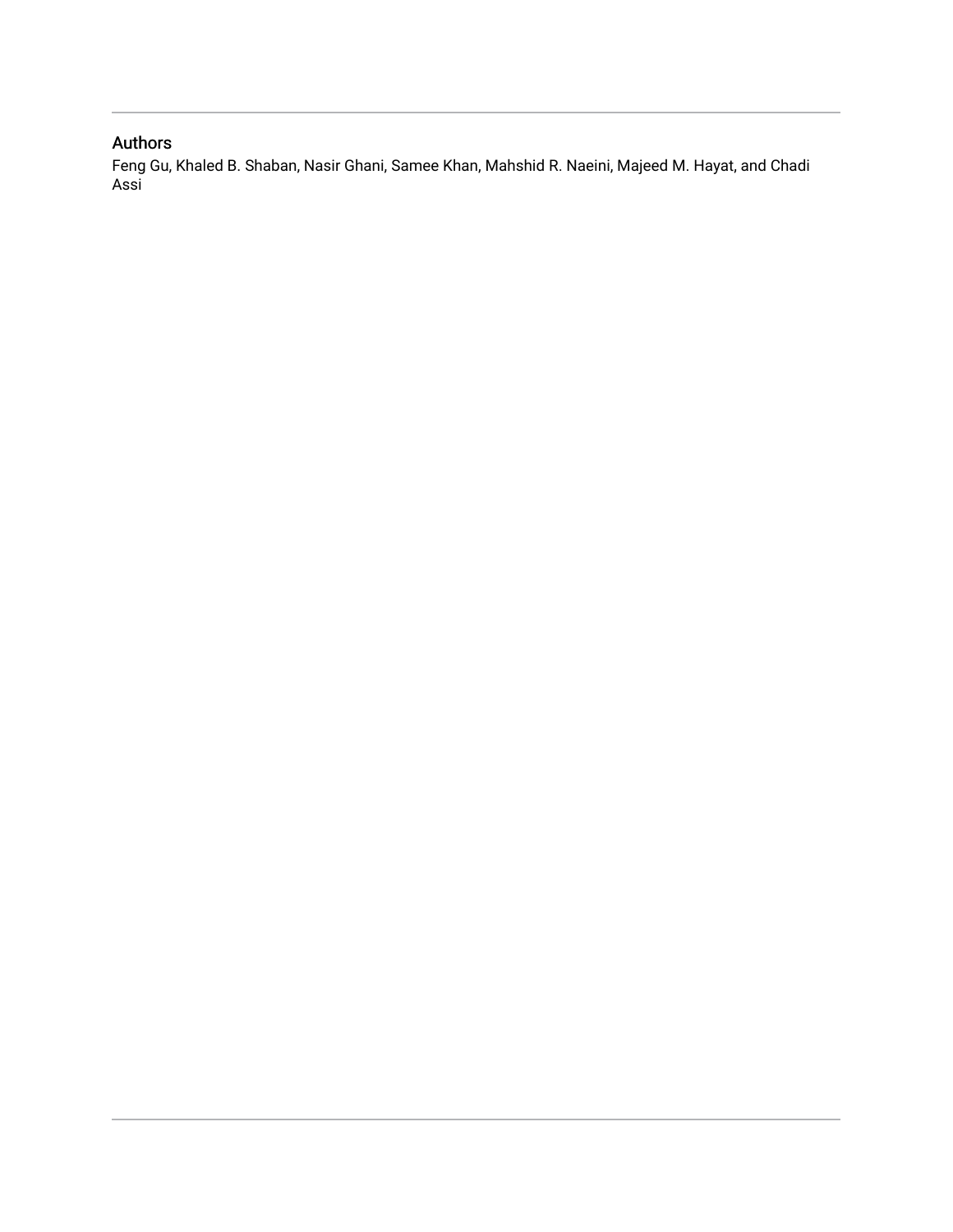**Marquette University**

# **e-Publications@Marquette**

# *Electrical and Computer Engineering Faculty Research and Publications/College of Engineering*

*This paper is NOT THE PUBLISHED VERSION;* **but the author's final, peer-reviewed manuscript.** The published version may be accessed by following the link in the citation below.

*IEEE Transactions on Computers*, Vol. 64, No. 8 (August 1, 2015): 2353-2366[. DOI.](https://doi.org/10.1109/TC.2014.2360542) This article is © Institute of Electrical and Electronic Engineers (IEEE) and permission has been granted for this version to appear in [e-Publications@Marquette.](http://epublications.marquette.edu/) Institute of Electrical and Electronic Engineers (IEEE) does not grant permission for this article to be further copied/distributed or hosted elsewhere without the express permission from Institute of Electrical and Electronic Engineers (IEEE).

# Survivable Cloud Network Mapping for Disaster Recovery Support

Feng Gu VMware Inc, Palo Alto, CA Khaled Shaban Qatar University, Doha, Qatar Nasir Ghani University of South Florida, Tampa, FL Samee Khan North Dakota State University, Fargo, ND Mahshid R. Naeini Texas Tech University, Lubbock, TX Majeed M. Hayat University of New Mexico, Albuquerque, NM Chadi Assi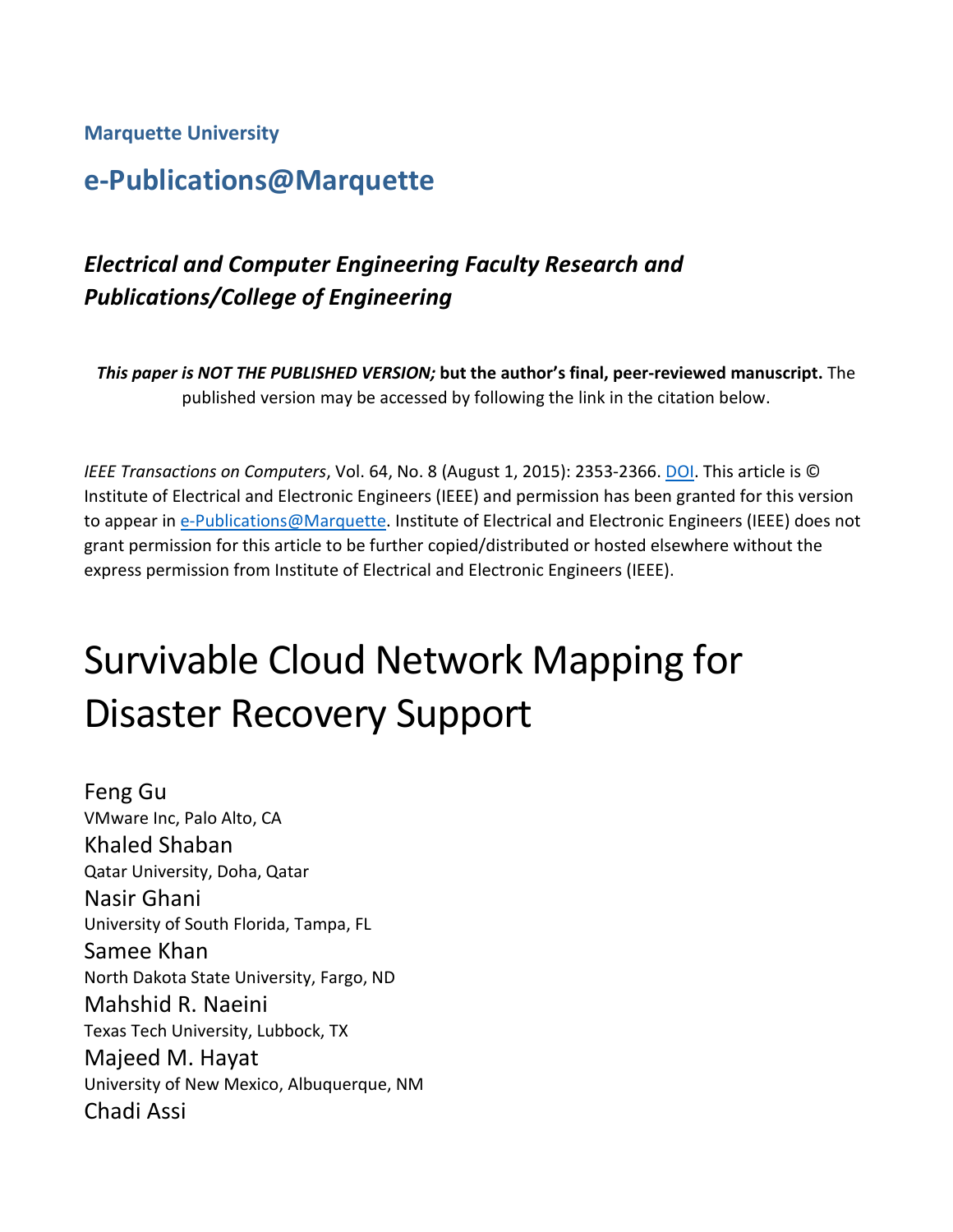#### **Abstract**

Network virtualization is a key provision for improving the scalability and reliability of cloud computing services. In recent years, various mapping schemes have been developed to reserve VN resources over substrate networks. However, many cloud providers are very concerned about improving service reliability under catastrophic disaster conditions yielding multiple system failures. To address this challenge, this work presents a novel failure region-disjoint VN mapping scheme to improve VN mapping survivability. The problem is first formulated as a mixed integer linear programming problem and then two heuristic solutions are proposed to compute a pair of failure region-disjoint VN mappings. The solution also takes into account mapping costs and load balancing concerns to help improve resource efficiencies. The schemes are then analyzed in detail for a variety of networks and their overall performances compared to some existing survivable VN mapping schemes.

## SECTION 1 Introduction

Cloud computing services are being rapidly deployed across a range of sectors to improve the scalability and cost-effectiveness of *information technology* (IT) services. These services allow clients to adjust their computing and storage resources in an "on-demand" manner in order to meet their needs and preclude capital-expensive data-center deployments [1]. However, as these paradigms take hold, there is a growing need to distribute operation and data across multiple physical data-center sites, i.e., for improved speed, responsiveness, loadbalancing, etc. It is here that *network virtualization* can be very beneficial. Namely, this paradigm will allows users (i.e., cloud service providers) to build customized *virtual network* (VN) overlays to interconnect resource pools across underlying network substrates. Since multiple users can share these substrates, very high cost efficiency can be achieved.

Now a typical client network virtualization setup consists of a set of VN nodes (e.g., processing power and storage resources) interconnected by a set of VN bandwidth links [2]. In order to provision such demands, each VN node has to be mapped to a distinct substrate node and each VN link has to be mapped to a unique bandwidth connection between the mapped VN node endpoints, i.e., such that client demands for storage, processing power, and interconnection are met. Along these lines, a range of VN mapping algorithms have been developed in recent years, see [3], [4], [5], [6], [7]. Some common provisioning objectives here include revenue maximization, cost reduction, and others, see [8].

However, as more IT services migrate to the cloud, VN survivability is becoming a major concern. For example, failures in underlying network substrate nodes or links can easily disrupt higher-layer VN mappings, causing service degradation and even client *service level agreements* (SLA) violations. This issue is particularly acute for "mission-critical" applications running in the cloud, as they may require very high availability levels (even on par with dedicated data-centers). Perhaps most challenging here are large-scale stressor events that can cause widespread service outages, e.g., as resulting from natural disasters, malicious *weapons of mass destruction* (WMD) attacks, cascading power outages, etc. Many of these occurrences can yield highly-correlated (time and space) node and link failures [9], [10].

Despite these concerns, only a handful of studies have looked at survivable VN mapping design. For example, protection schemes have been studied for single link failures in [11], [12], [13], [14], [15], and single node failures in [16], [17], [18]. However, due the highly-disruptive, i.e., multi-failure, nature of disaster events, there is a growing need to develop robust VN mapping schemes to handle such cases. To the best of our knowledge, the only related work for VN mapping under regional failures is proposed in[19], [20]. Namely, here the authors compute backup resources for each potential (multi-failure) stressor and then use resource sharing to reduce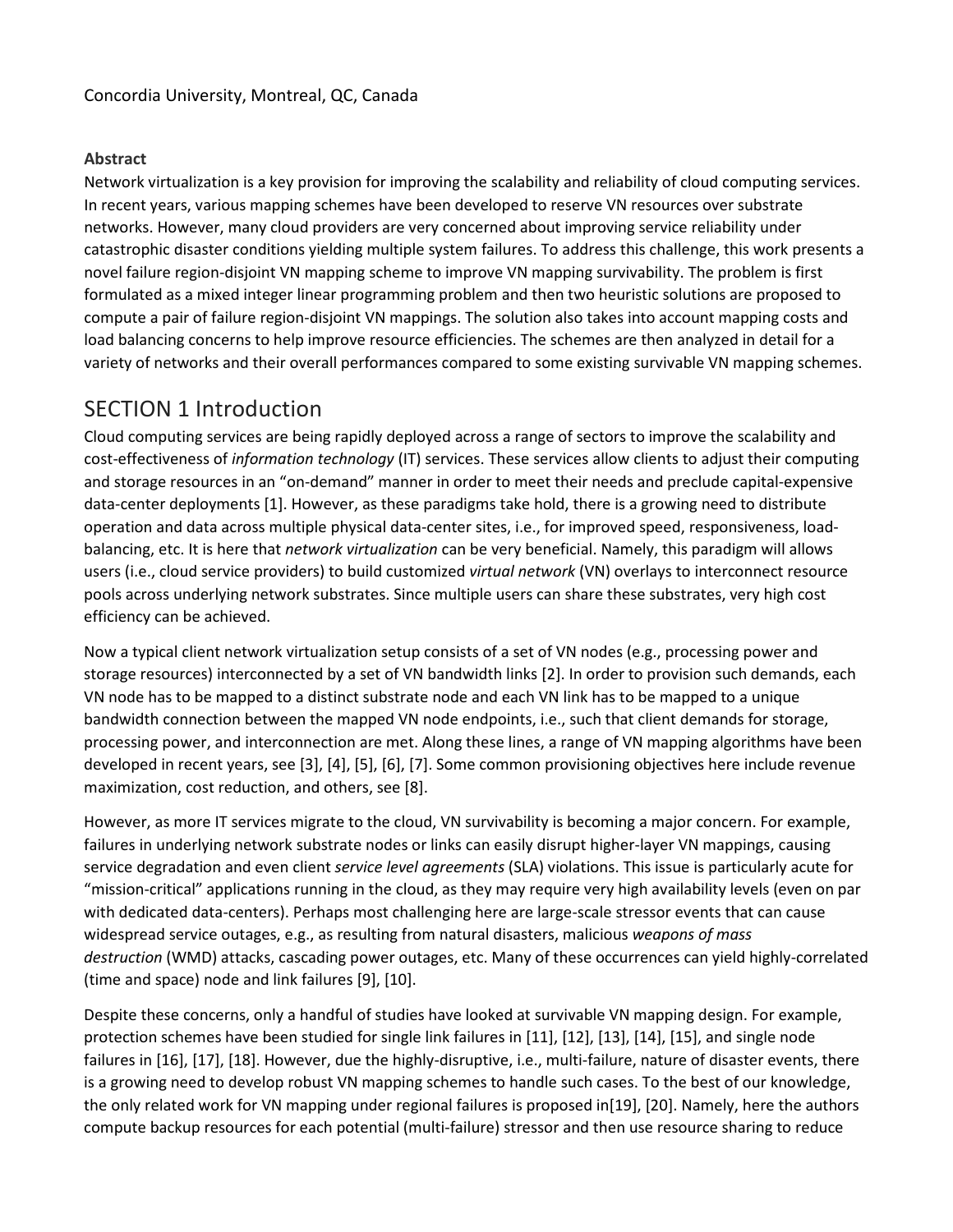overall costs. Although this work presents a good baseline, pre-provisioning against all possible stressors is very resource-intensive and yields high blocking (reduced revenues).

To address the VN survivability issue, this paper proposes a failure region-disjoint VN mapping scheme. The work pursues a similar philosophy as some existing *shared risk link group* (SRLG) protection schemes for regular *point-to-point* (P2P) connections [21]. Namely, working and protection VN mappings are computed for each request to ensure that they are failure region disjoint, i.e., to guarantee recovery from a single regional failure event. To achieve this, a *mixed integer linear programming* (MILP) formulation is proposed, similar to [5], which adds new constraints to prevent the working/protection mappings from traversing the same failure region. However, owing to high MILP computational complexity, two heuristic algorithms are also developed for survivable VN mapping. Namely, the *failure region group based mapping* (FRGBM) scheme divides all failure regions into two fixed groups and only allows a working mapping to use resources in one of these groups. Meanwhile, the *dynamic failure region disjoint mapping* (DFRDM) scheme computes mappings without prior separation of failure regions. Since both these solutions only provision two VN mappings, they achieve lower blocking (higher revenues) versus other survivable VN strategies.

The overall paper is organized as follows. Section 2 first presents a background survey of existing work in VN mapping and survivability design. Section 3 then details the survivable VN mapping model and its objectives. Subsequently, Section 4 presents a MILP model, followed by heuristic solutions in Section 5 . Performance evaluation results are then presented in Section 6 for two network topologies. Finally, conclusions and directions for future work are presented in Section 7.

## SECTION 2 Background Review

The VN mapping problem has seen much focus in recent years and has been shown to be NP-hard [8]. As a result, researchers have studied a variety of optimization and heuristic schemes subject to various constraints [3], [4], [5], [6], [7]. Now most optimization schemes use MILP formulations to minimize substrate network resource usages or maximize revenues. For example, a well-known method is proposed in [5], where each VN node is treated as a meta-node connected to all substrate nodes by meta-links with infinite capacity. Additional constraints are then introduced to ensure that each meta-node only routes its flow to a single (adjacent) meta-link, i.e., as a VN node can only be mapped to a unique substrate node. Other MILP formulations are also presented in [16], [20].

However, since MILP formulations pose high complexity, researchers have also developed VN mapping heuristics. In general, these strategies can be classified into two types, i.e., separate node/link mapping (twostage) and joint node/link mapping (single-stage). The former types first map VN nodes to substrate network nodes without mapping VN links using various methods. For example, [3] computes a cluster center by considering node stress and adjacent link stresses. After the center is determined, the remaining nodes are selected based upon node stress and distance to all other assigned nodes. Meanwhile [4] selects a set of candidate substrate nodes to satisfy certain restrictions, and then maps each VN node to a substrate node with the maximum resources in the candidate set. VN links are then routed after the VN node mappings are done, i.e., connection routing. In general, shortest path [3] or k-shortest path [4]methods are commonly used here, although multi-commodity flow schemes can also be applied if path-splitting is supported at the substrate level. By contrast, single-stage VN mapping schemes immediately route all VN links for a mapped VN node after it is mapped, i.e., if the other end of the VN link has been mapped [6], [7]. This joint approach can improve resource efficiency and also reduce blocking.

Now many studies have looked at P2P connection recovery in data routing and optical DWDM networks. These schemes can be classified into two categories, *protection* and post-fault *restoration*, and mostly focus on single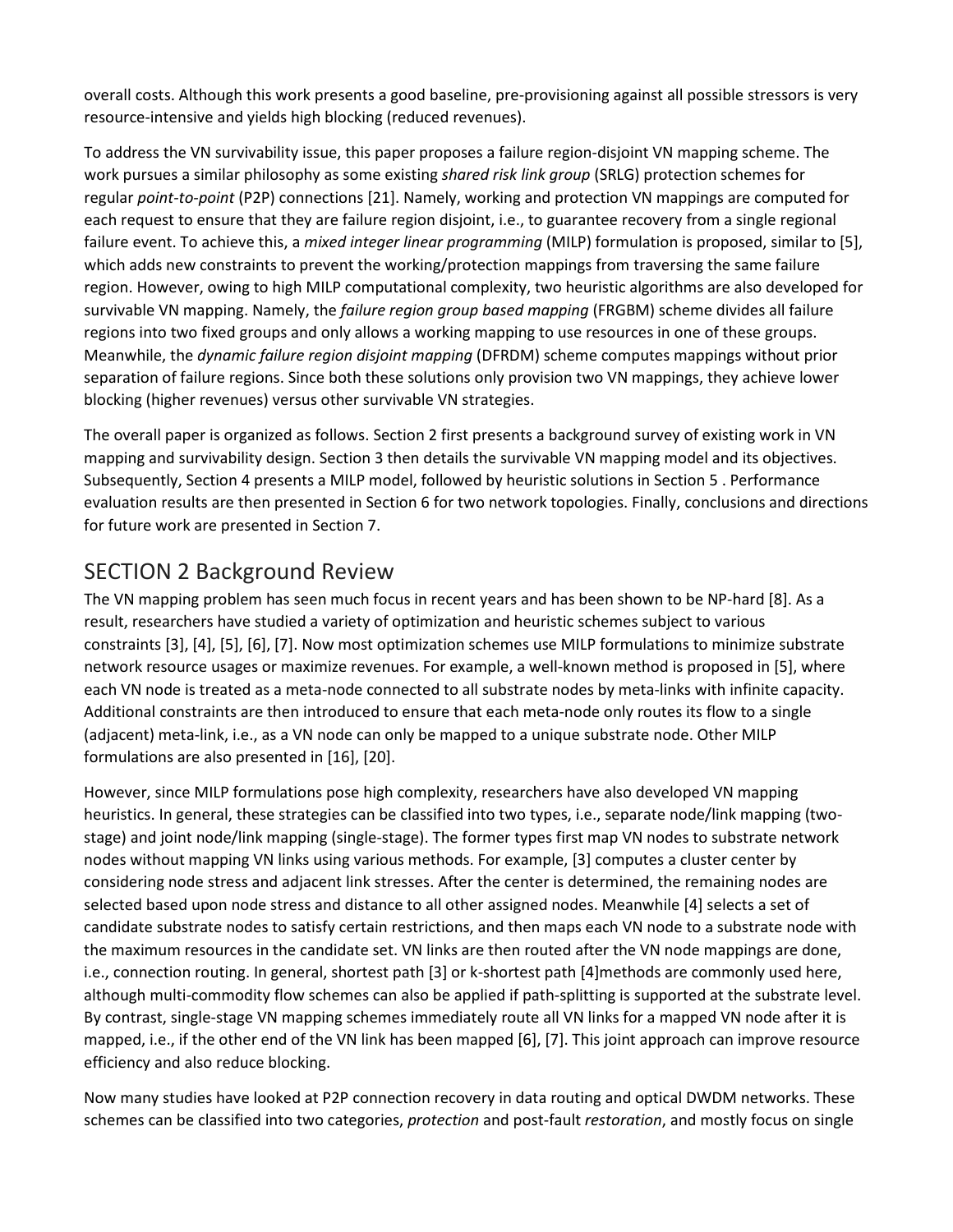link failures. However, some recent efforts have also looked at more complex multi-failure scenarios. For example, [22], [23] studies network vulnerability (topology robustness) under multi-failure conditions. Reliable connection routing for generalized multi-failure scenarios is also treated in [24]. Furthermore, recent efforts have also looked at survivable VN mapping, i.e., for single link failures in [11], [12], [13], [14], [15] and single node failures in [16] , [17], [18]. Consider the details.

The schemes in [12], [13], [15] address single substrate link failures and compute a pair of link disjoint paths for each mapped VN link. Similarly, [10] computes a set of backup detour routes for each substrate link. These studies use both *integer linear programming* (ILP) and heuristic methods, and some also implement resource sharing [15]. Meanwhile, [16] and [17] study single node failures and propose 1-redundant and k-redundant solutions. Namely, the former approach uses one backup substrate node to protect all VN nodes. However this approach can lead to nodal congestion when trying to route backup VN links to all the neighbors of a failed node. Hence the k-redundant scheme provides k backup nodes to help balance protection distribution. The problem is formulated as an MILP and then solved using a two-state simplification. Meanwhile, [18] details another protection scheme based upon a single backup node (akin to the 1-redundant scheme). This strategy basically remaps all VN nodes after a failure event even if one node is affected. Although this flexibility lowers backup resource costs and request blocking versus [16], [17], it entails more operational complexity. Also, the solution does not solve the MILP and instead decomposes VN topologies into small star-topologies and uses resource bipartite graphs to assign backup resources.

Finally, the more challenging case of multiple substrate node/link failures is studied in[19], [20], i.e., for largescale regional stressors/disaster events. In particular multiple backup VN mappings are computed for each possible failure region. However, since it is assumed that only one regional stressor can occur at a given time, further resource sharing is done across all backup VN mappings (and the working VN mapping). This effort also details a MILP formulation and then presents two relaxation-based solutions using Lagrangian and decomposition-based rounding. In addition, a heuristic solution, termed *separate optimization with unconstrained mapping* (SOUM), is also outlined based upon a single-stage VN mapping approach to compute the working and backup VN mappings. Another *incremental optimization with constrained mapping* (IOCM) heuristic is also proposed by incrementally adding backup resources for each failure region, i.e., backup resources are only added for nodes affected by a given failure. Overall the multi-failure VN mapping solutions in [19], [20] will likely consume excessive resources if there are many failure regions. Hence an alternate failure region-disjoint strategy is proposed next.

## SECTION 3 Network Model And Problem Description

The overall network model for the VN mapping problem is now presented along with the requisite notation. For reference sake, detailed descriptions of the key terms and their associated variables are also given in Table 1.

**TABLE 1** Notation Description and Overview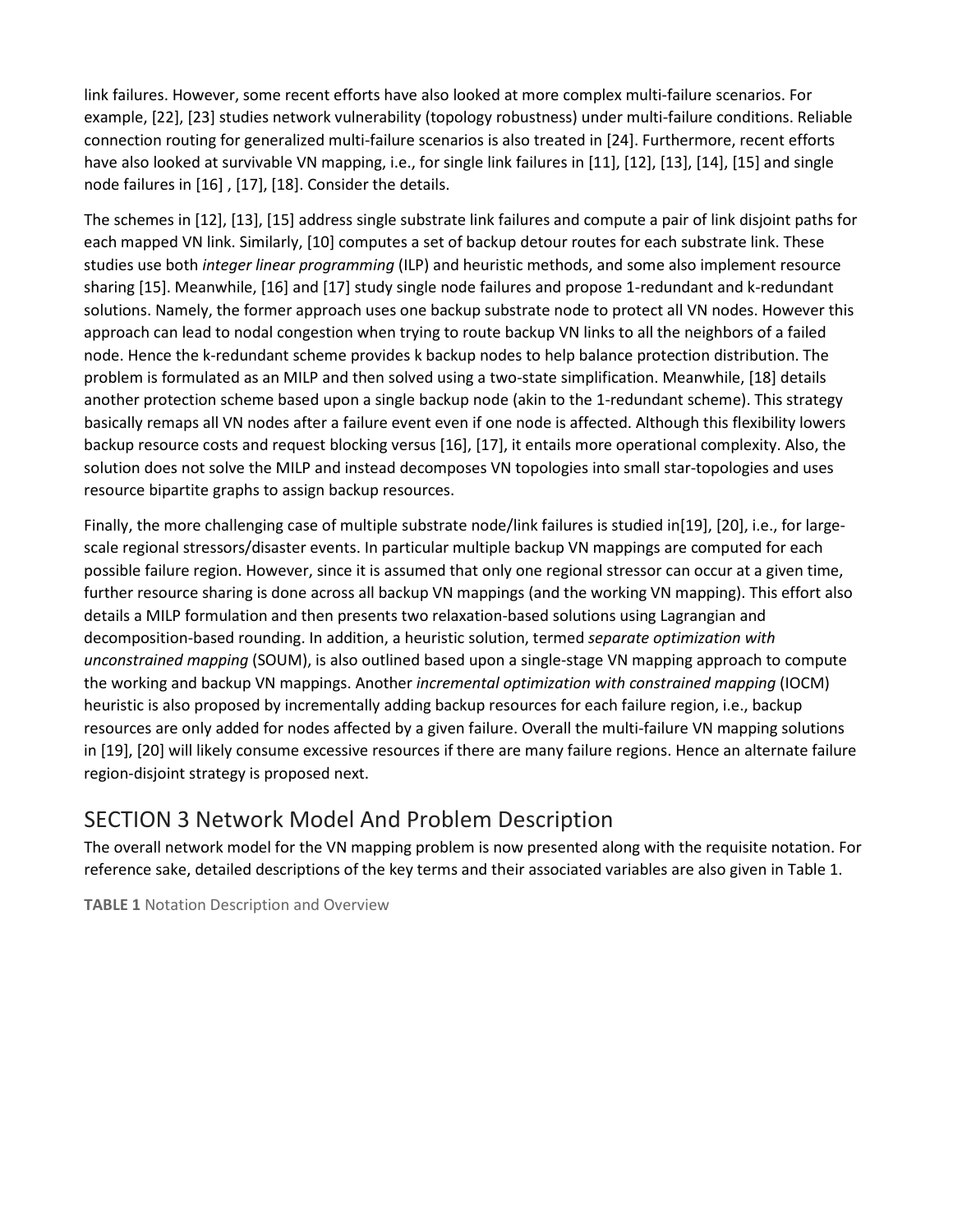| Term                          | Description                                                                                                                                                                                                                              | <b>Variable</b>    |
|-------------------------------|------------------------------------------------------------------------------------------------------------------------------------------------------------------------------------------------------------------------------------------|--------------------|
| Substrate<br>network          | Physical network topology with data-center<br>(computing, storage), network<br>resources<br>switches, and network links                                                                                                                  | $G_s = (V_s, E_s)$ |
| Virtual<br>network<br>request | Virtual network overlay requested by client,<br>VN nodes to be mapped to substrate data-center<br>resources, VN links to be mapped to substrate<br>network connections                                                                   | $G_v = (V_v, E_v)$ |
| Failure/<br>stressor          | Large disaster affecting multiple data-centers,<br>network nodes, and network links. Represented<br>as a connected (failure) graph of affected sub-<br>strate nodes/links, can cause failure of multiple<br>overlying client VN mappings | $G_u = (V_u, E_u)$ |
| Augmented<br>graph            | Intermediate working graph used to compute<br>VN node mappings. Defines additional meta-<br>nodes/meta-edges over substrate network                                                                                                      | $G_a = (V_a, E_a)$ |

## 3.1 Substrate Network

A substrate network is modeled as an undirected graph Gs=(Vs,Es) , where Vs is the set of substrate nodes and Es is the set of substrate links. Now each substrate node vs∈Vs can have different resource types, e.g., computing, storage. However (without loss of generality) to simplify the discussions, the capacity of nodal resources in vs is given by R(vs) and its unit cost as C(vs) . The available bandwidth of substrate link es∈Es is also given by B(es) and the unit cost of bandwidth by C(es). Additionally, substrate link es is also denoted as (vs,v′s), where vs and v′s are the two link end-points. Fig. 1a shows a sample 10-node substrate network where the numbers over the links (nodes) represent the available bandwidth (nodal resources) levels.



#### **Fig. 1.**

(a) substrate network, (b) sample VN request.

#### 3.2 VN Request

A VN request is given by an undirected graph Gv=(Vv,Ev), where Vv is the set of VN nodes and Ev is the set of VN links. Here each VN node vv∈Vv requires a certain amount of nodal resources denoted as r(vv) and each VN link ev∈Ev also needs b(ev)bandwidth. Similar to a substrate link, a VN link ev is also denoted as (vv,v′v). Fig. 1b shows a sample VN request with its associated nodal resources and bandwidth requirements.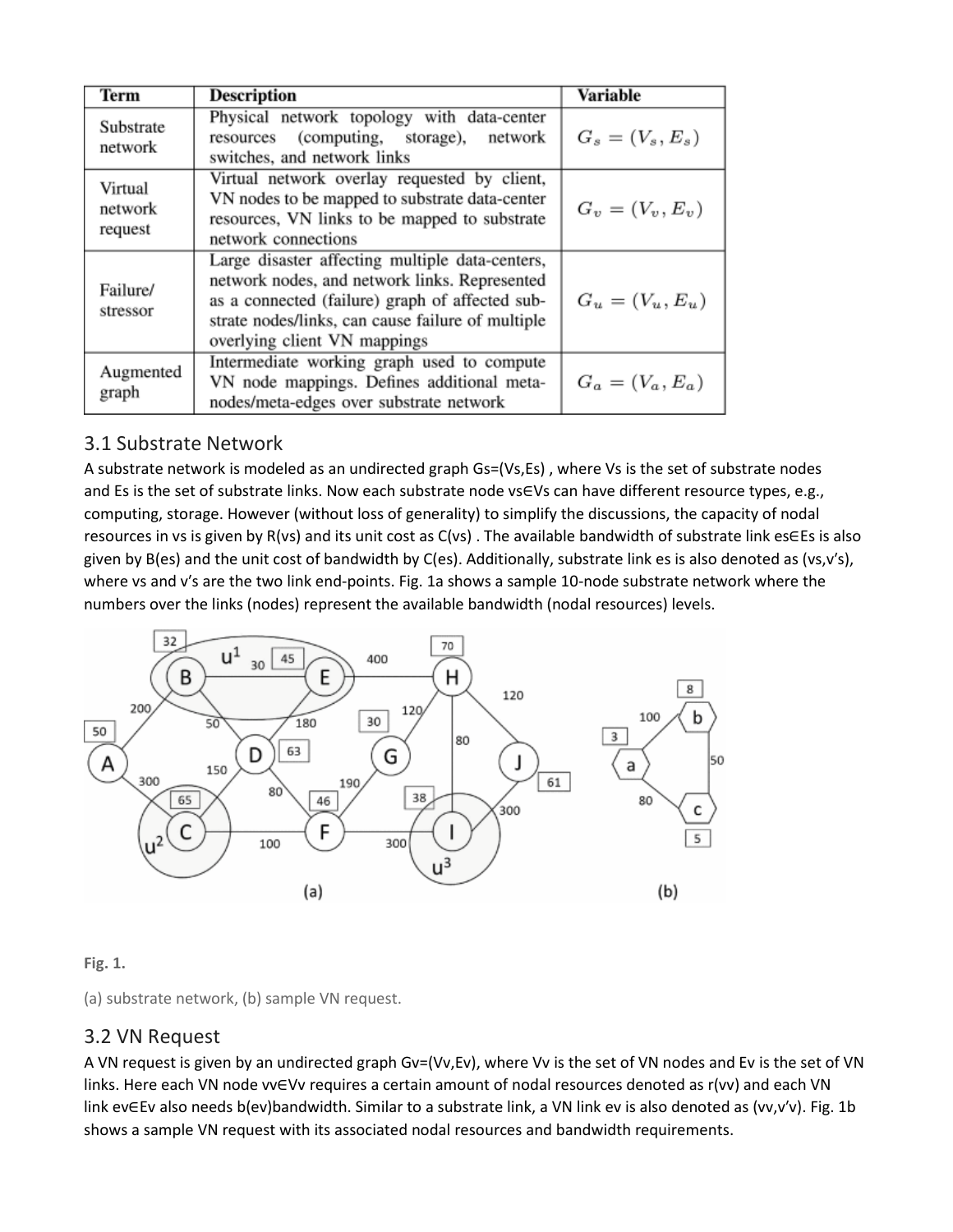## 3.3 Regional Failure

In general it is safe to assume that there will be a finite number of failure regions within a network [9]. It is also realistic to assume that these regions are disjoint, i.e., only one failure stressor will occur at a given time. Hence these regions can be represented by the set U, with each failure region u∈U covering one or more substrate nodes, which in turn are denoted by Gu=(Vu,Eu), Vu⊆Vs and Eu⊆Es. Note that a substrate node failure will cause all adjacent substrate links of the node to fail. As an example, Fig. 2shows five failure regions in a 24-node network.



#### **Fig. 2.**

24-node substrate network with five failure regions,  $|U| = 5$ .

## 3.4 Survivable VN Mapping

In general, survivable VN designs must allocate nodal and link resources for both working and protection mapping(s) to handle failures. Now first consider the working mapping, where a VN request has to be placed over the substrate network by computing and allocating nodal resources for each VN node and bandwidth capacity for each VN link. In particular, VN nodes need to be mapped to different substrate nodes and VN links need to be mapped to connection paths over substrate network links (after the VN end-point nodes are mapped) to help improve robustness/survivability. Hence the VN node-to-substrate node mapping is denoted as <vv,vs> , i.e., VN node vv to substrate node vs.

Next consider protection mappings, which require backup resources to be allocated in advance for VN nodes and VN links. For example, if a VN node is mapped (in the working mapping) to a substrate node within a failure region, then another substrate node outside this failure region must be allocated to this VN node in the protection mapping. Since a regional stressor can cause multiple substrate node failures, multiple VN nodes can also fail. Hence a sufficient set of backup substrate nodes must be provisioned for disaster recovery. These backup nodes also require added VN links to connect to neighboring VN nodes in the protection mapping.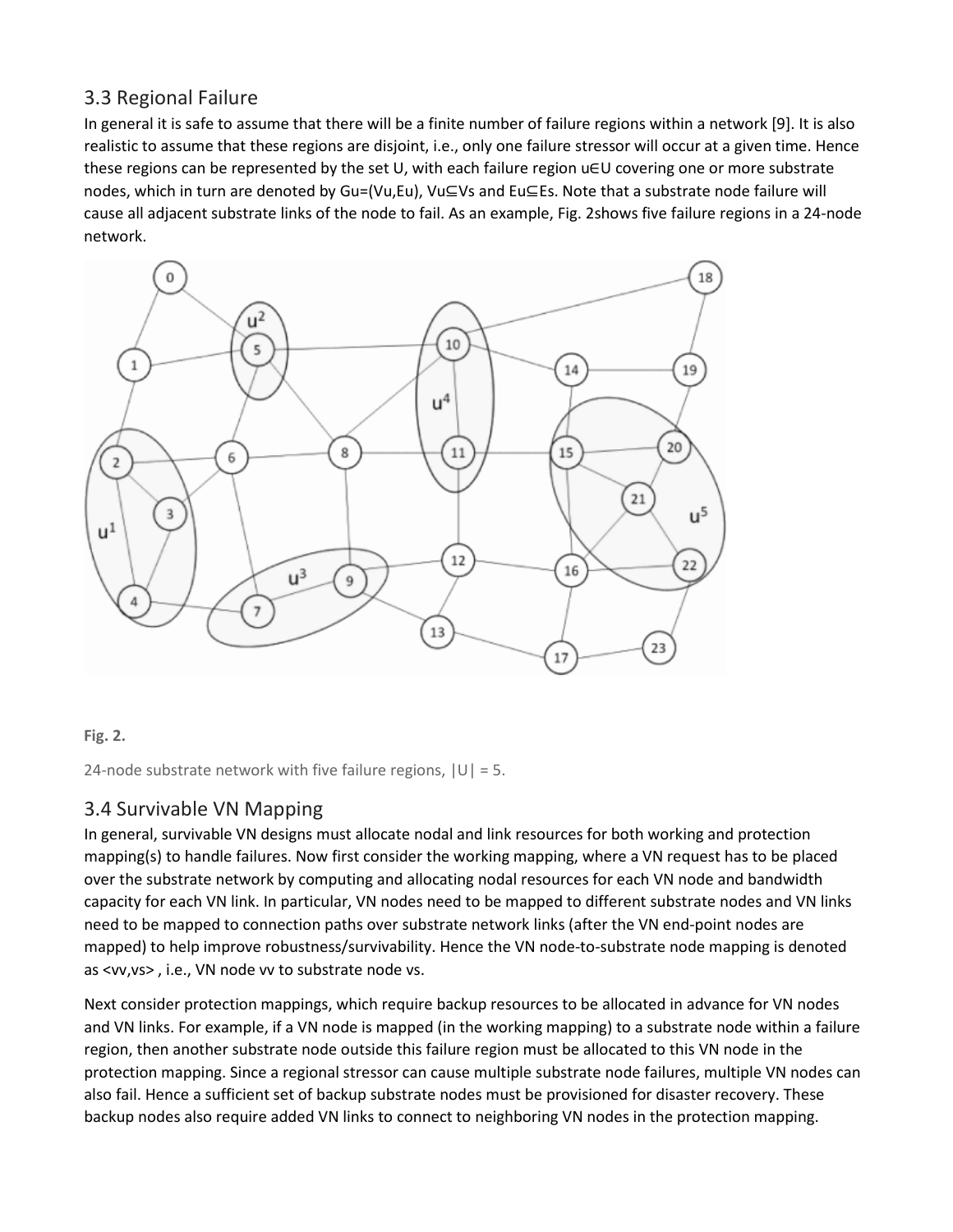However, as neighboring VN nodes may also fall in the same failure region, backup VN links may end up connecting two backup VN nodes instead of a backup VN node and its neighboring VN node.

Since the above method poses many complexities, an alternate approach is proposed here by computing multiple VN mappings, with each avoiding a different failure region [19]. Furthermore, resource sharing can also be implemented between these mappings to help lower resource usages. This is shown more clearly in Fig. 3, where VN request G1vis assigned a working mapping  $\{< a, A>, < b, B>, < c, C>\}$  and a protection mapping { <a′,C>,<b′,D>,<c′,F> }. Hence since the substrate link (C,D) is used by both the working and protection mappings, bandwidth sharing can be done. In addition, substrate node C is allocated to VN node c in the working mapping and to VN node a in the protection mapping. Again, nodal resource sharing can also be done here. Another sharing case is also seen for request G2v where a VN node/link is mapped to the same substrate node/path in both the working mapping and protection mappings.



#### **Fig. 3.**

(a) substrate w. two failure regions. (b) two VN requests.

## 3.5 Objectives

Now most operators provisioning VN services will want to achieve a high level of resource efficiency over their underlying substrate network. In addition, associated revenue generation (cost reduction) concerns will also be important here [2], [7]. Along these lines various metrics are now detailed. First, the revenue associated with provisioning a VN request is formulated similar to [7] as:

REV(Gv)=∑ev∈Evb(ev)∗I(ev)+ρ∑vv∈Vvr(vv)∗I(vv),(1)

View Source where ρ is the fraction of nodal resource revenue, I(ev) is the revenue for a unit of bandwidth, and I(vv) is the revenue for a unit of nodal resource. Hence the cost of accepting a VN is:where  $\pi$  is the fraction of nodal resource cost, FGves is the total amount of bandwidth allocated on substrate link es for mapping the VN, and NGvvs is the total amount of nodal resources allocated on the substrate node vs for mapping the VN (andC(es) and C(vs) are introduced in Section 3.1). Note that this cost formulation is different from the nonsurvivable VN mapping in [7] since the bandwidth/nodal resource cost for a substrate link/node in Eq. (2) is not directly related to a VN link/node. Specifically, survivable VN mappings also require protection link bandwidth/nodal resources and resource sharing is also implemented. Hence the amount of link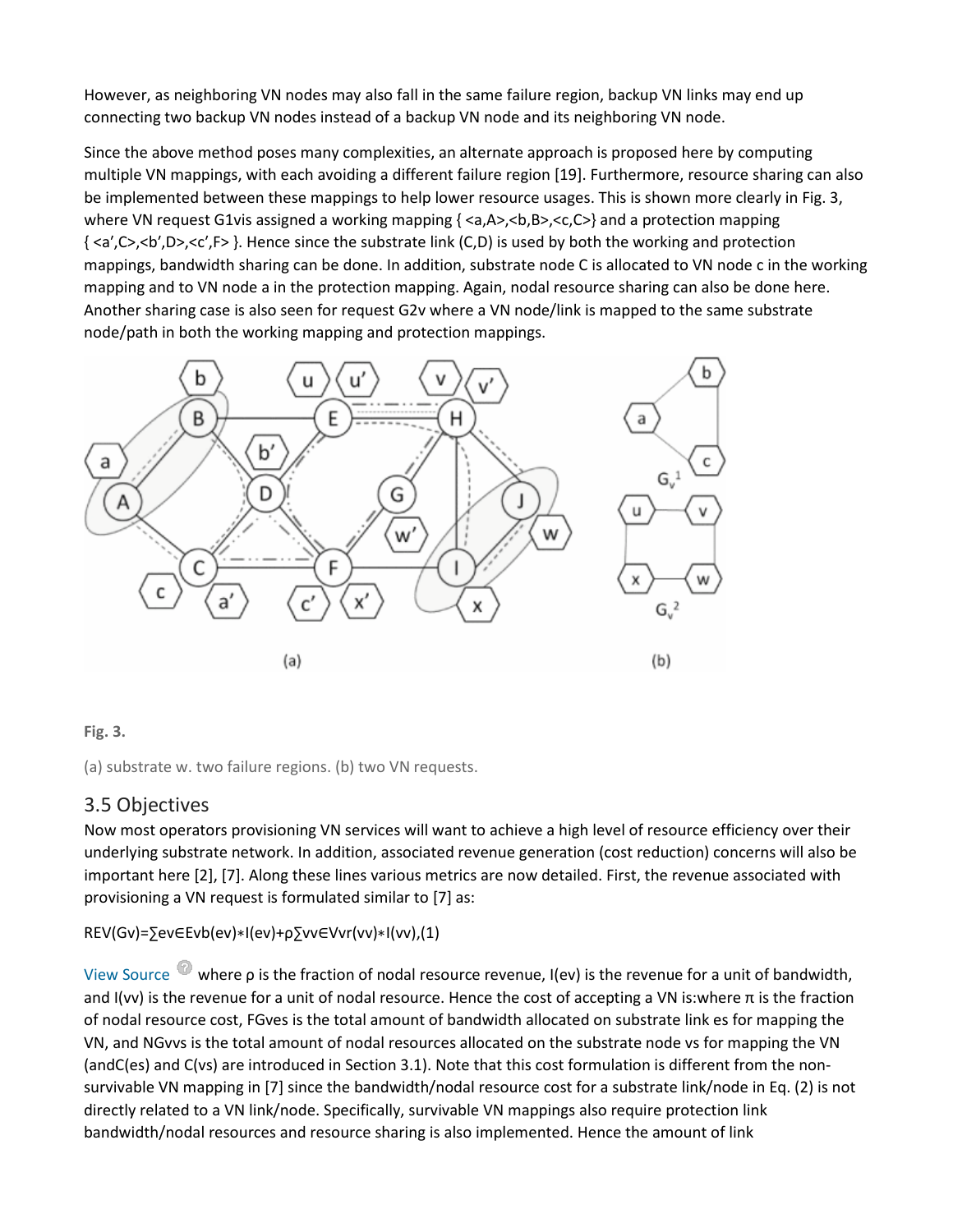bandwidth/nodal resources allocated on substrate links/nodes is determined only after the survivable mapping is computed.

Now from an operator's point of view, it is very desirable to increase long-term revenue, and this can be defined as:

∑iREV(Giv)T,∀Giv∈A,(2)

View Source where Giv is the *ith* VN request, A is the set of all accepted VN requests, and T is the total running time. Similarly, the long-term average cost is defined as:

∑iCOST(Giv)T,∀Giv∈A.(3)

View Source  $\bullet$  However, to precisely describe operator profit, the net revenue is also computed as follows:

∑i(REV(Giv)−COST(Giv))T,∀Giv∈A.(4)

View Source Note that VN request blocking also provides a measure of lost revenue, and hence many operators will want to minimize this value to improve performance. Finally, protection switching times after failures (to backup VN nodes and links) will also be of concern to help minimize user service disruptions.

## SECTION 4 Milp Formulation

A detailed optimization formulation for survivable VN mapping is now presented based upon the above notation.

## 4.1 Augmented Substrate Graph Construction

In order to formulate the survivable VN mapping problem, an augmented substrate graph Ga=(Va,Ea) is first constructed, akin to [5], [19]. Namely, a meta-node vm is created for each VN node vv and connected to all underlying substrate nodes vs via meta-edges em with infinite bandwidth. Hence the augmented substrate graph is a combination of the original substrate graph and the meta-nodes/meta-edges,

i.e., Va=Vs∪Vm , Ea=Es∪Em=Es∪{(vm,vs)∣vm∈Vm,vs∈Vs} . It is also assumed that regional failures do not affect any of the meta-nodes. However, meta-edges can fail if their underlying connecting substrate nodes fail. An example of an augmented graph is also shown in Fig. 4.

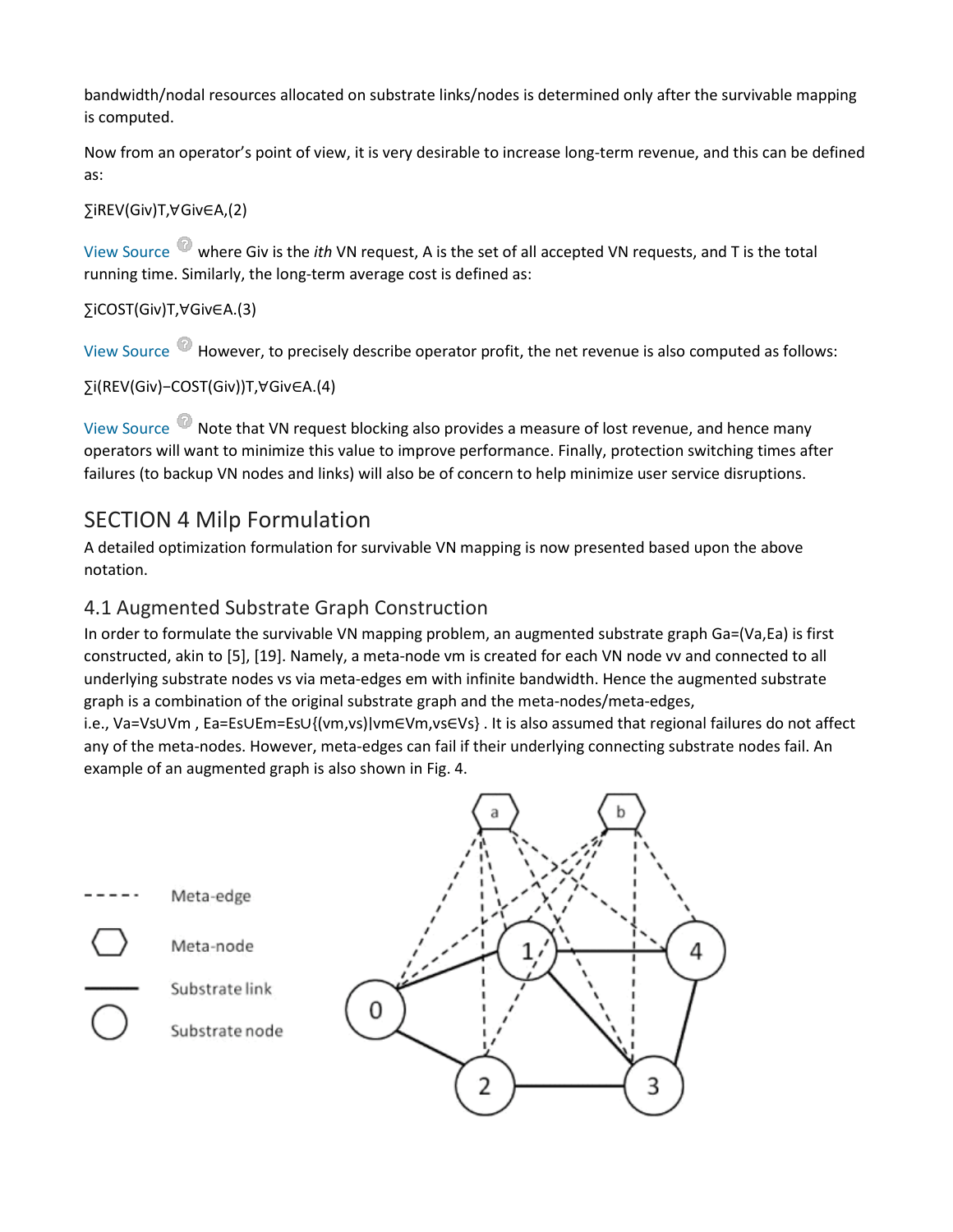#### **Fig. 4.**

Example of augmented graph.

## 4.2 Failure Region Disjoint MILP Formulation

The failure region-disjoint survivable VN mapping is formulated as a mixed integer multi-commodity flow problem. Namely, each VN link ev is treated as a commodity with source and destination nodes s∈Vm and t∈Vm, i.e., flows start and end at distinct meta-nodes. By further restricting the meta-edges, each meta-node can be forced to choose a single meta-edge as its only connection to the substrate network. This effectively selects a substrate node for each meta-node, corresponding to its mapping. At the same time VN links must also be mapped over substrate network links. Since the goal is to generate failure region-disjoint working and protection mappings, added restrictions are needed to ensure that only one mapping is assigned to a failure regionu∈U. This is denoted by the index variable z∈Z={1,2}, i.e., z=1 for working and z=2 for protection. The detailed MILP formulation is now presented, i.e., consider the following:

#### Variables:

- fq,zmn. Flow variable denoting total amount of flow from node m to node n on the substrate edge (m,n)∈Ea for the VN link q∈Ev of mapping z∈Z.
- αzmn. Binary variable which is 1 if the flow in any of the VN links in mapping zuses the substrate edge (m,n), i.e., ∑q∈Ev(fq,zmn+fq,znm)>0; otherwise it is 0.
- εzu. Binary variable which is 1 if the mapping z can be mapped in failure regionu∈U; otherwise it is 0.
- be. Variable denoting the maximal amount of flow on the substrate link e∈Es.
- rn. Variable denoting the maximal amount of nodal resource allocated from the substrate node n∈Vs.

Objective:

min∑e∈Esbe∗C(e)+∑n∈Vsrn∗C(n).(5)

Constraints:

∑z∈Zεzu≤1,∀u∈U(6)

αzmn≤εzu,∀(m,n)∈Eu,∀z∈Z,∀u∈U(7)

∑n∈Vaαzmn≤A∗εzu,∀m∈Vu,∀z∈Z,∀u∈U(8)

∑q∈Ev(fq,zmn+fq,znm)≤B(m,n)∗αzmn,∀(m,n)∈Ea,∀z∈Z(9)

r(m)∗αzmn≤R(n),∀m∈Vm,∀n∈Vs,∀z∈Z(10)

∑n∈Vafq,zmn−∑n∈Vafq,znm=0,∀q∈Ev,∀m∈Va∖{sq,tq},∀z∈Z(11)

∑n∈Vafq,zsqn−∑n∈Vafq,znsq=b(q),∀q∈Ev,∀z∈Z(12)

∑n∈Vafq,ztqn−∑n∈Vafq,zntq=−b(q),∀q∈Ev,∀z∈Z(13)

∑n∈Vsαzmn=1,∀m∈Vm,∀z∈Z(14)

∑m∈Vmαzmn≤1,∀n∈Vs,∀z∈Z(15)

αzmn=αzmn,∀m,n∈Va,∀z∈Z(16)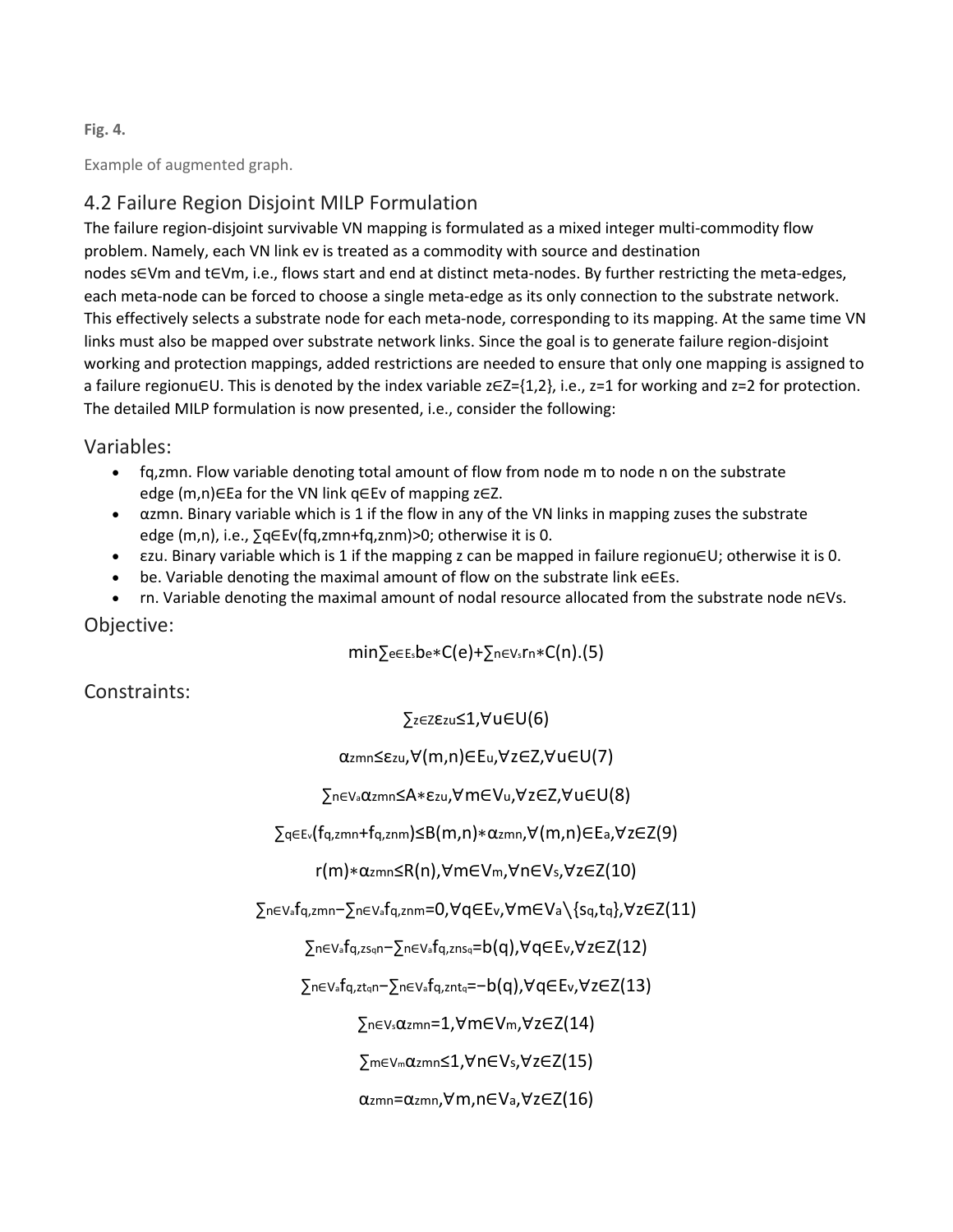∑q∈Ev(fq,zmn+fq,znm)≤be,∀e≡(m,n)∈Es,∀z∈Z(17) ∑m∈Vmαzmn∗r(m)≤rn,∀n∈Vs,∀z∈Z(18) fq,zmn≥0,∀m,n∈Va,∀q∈Ev,∀z∈Z(19) αzmn∈{0,1},∀m,n∈Va,∀z∈Z(20) εzu∈{0,1},∀z∈Z,∀u∈U.(21)

The objective function in Eq. (6) tries to minimize the cost of mapping a VN request. Meanwhile, Eq. (7) also constrains each failure region to be covered by at most one mapping. Meanwhile Eq. (8) pertains to link failures and ensures that if a link  $(m,n)$  is located in a failure region u, then  $\alpha$ zmn can only be set to 1 if this mapping z can be mapped to failure region u. Similarly, Eq. (9) deals with node failures, and A is large constant (set greater than the maximal node degree in Ga). This constraint ensures that if a node m is located in a failure region u, then its adjacent links can only carry flows if the whole mapping z can be placed in failure region u. Next, Eqs. (10) and (11) bound link capacity and nodal resources, respectively, i.e.,

summing fq,zmn and fq,znm ensures that the total flow in both directions of an undirected link (m,n) is less than the available bandwidth. Meanwhile, Eqs. (12), (13), and (14) implement flow conservation. Furthermore, Eq. (15) ensures that only one substrate node is selected for a meta-node, whereas Eq. (16) ensures that a substrate node can only be allocated to at most one meta-node. Next, Eq. (17) ensures that αzmn is the same in both link directions. Also, Eqs. (18) and (19) compute the maximum resource allocations for each substrate link/node for each mapping z∈Z. Finally, Eqs. (20), (21), and (22) denote the non-negativity and binary constraints on fq,zmn , αzmn, εzu.

Overall, the MILP formulation has a total variable complexity of 4(|Ev|+1)(|Es|+|Vv||Vs|)+2|U|+|Es|+|Vs|. This is a difficult problem to solve and is only tractable for smaller network sizes and/or failure region counts. For example, mapping a VN request with five nodes and 10 links over a substrate network with 20 nodes, 40 links, and five failure regions requires a total of 6,230 variables.

# SECTION 5 Failure Region Disjoint Vn Mapping

Owing to the high computational complexity of the MILP model, some efficient heuristics algorithms are also proposed here. These schemes basically compute two separate failure region-disjoint VN mappings for each incoming request, i.e., working and protection VN mappings. Now since the survivable VN mapping algorithm is decomposed into two *non-survivable* mappings, any regular VN mapping scheme can be applied with this solution. As a result, for the purposes of this study, the *non-survivable virtual infrastructure mapping* (NSVIM) scheme from [19], [20] is chosen as a base VN mapping solution. In particular, this scheme uses a single-stage mapping approach to map a VN node and its attached VN links and has been shown to outperform the wellstudied *Randomized Rounding Based Virtual Network Embedding* (R-ViNE) algorithm [5]. A brief overview of this scheme is now presented followed by complete details on the novel region-disjoint solution.

## 5.1 Overview of NSVIM Scheme

The NSVIM scheme [19], [20] basically maps a VN request over a substrate network without regard to failure regions. This algorithm uses a single-stage approach which maps each VN node to a substrate node and part of its attached VN links (to substrate paths) in the same step. The key objective here is to minimize the total mapping cost, and the NSVIM psuedocode description is shown in Fig. 5. Consider the details.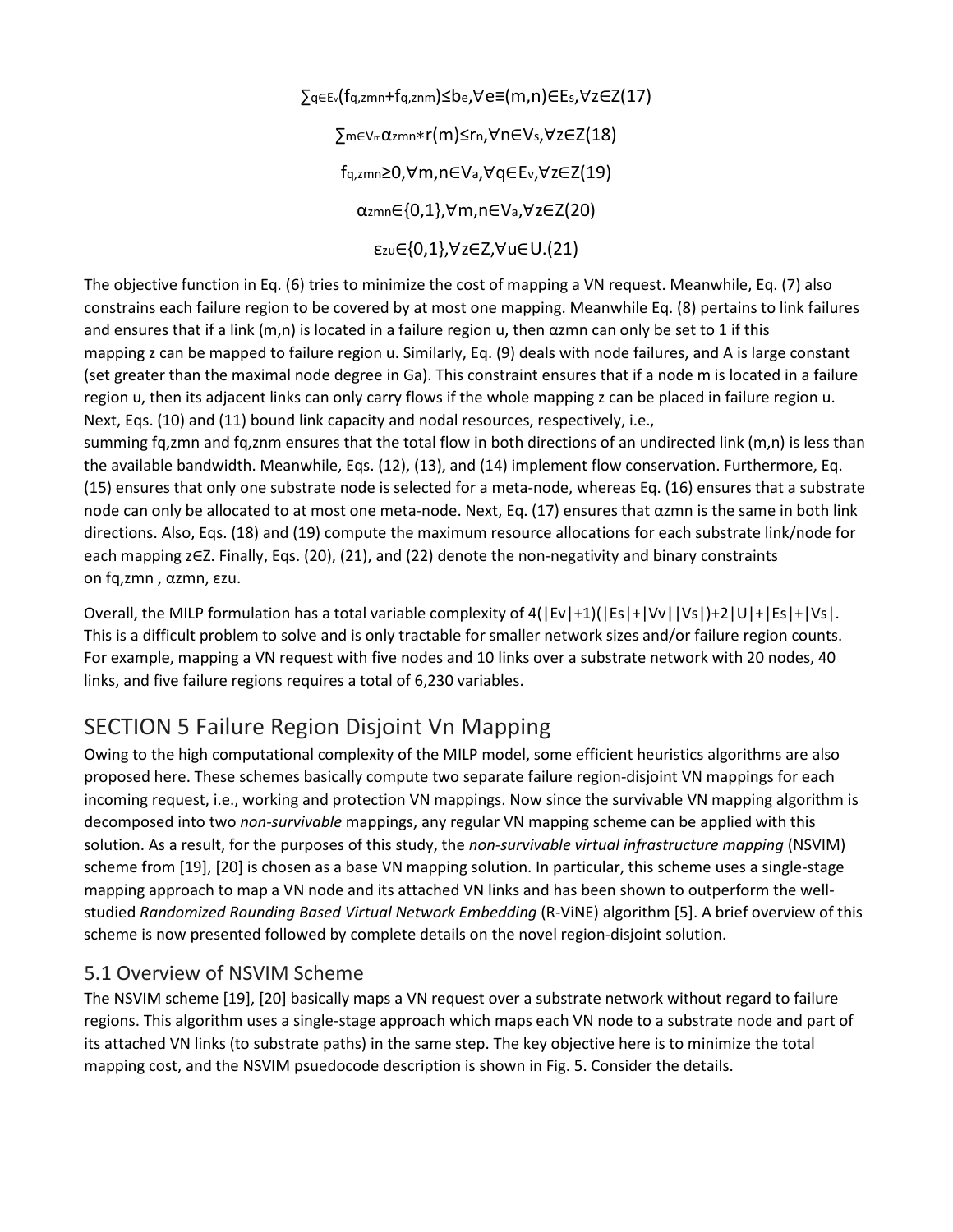- 1: Set  $MVN = \emptyset$ ,  $ASN = \emptyset$ ,  $UMVN = V_v$ ,  $UASN = V_s$
- 2: Sort VN nodes in *UMVN* according to their node degree
- 3: Choose  $v<sub>v</sub>$  with highest degree
- 4: Find candidate substrate nodal list  $\mathbb L$  in UASN according to nodal resource and bandwidth restrictions described below. If  $\mathbb{L} == \emptyset$ , return FAIL
- 5: Assign  $v_v$  to  $v_s$  in  $\mathbb L$  with min. cost computed by Eq. (23)
- 6: Reserve  $r(v_n)$  nodal resource on substrate node  $v_s$
- 7: For every VN link between  $v_v$  and  $v'_v \in M adj(v_v)$ , compute minimum-cost path  $P$ , where each link in  $P$  has available bandwidth greater than or equal to the requested  $b((v_v, v'_v))$ . If no such path is found, return FAIL, else reserve bandwidth along P
- 8: Move  $v_v$  from UMVN to MVN and  $v_s$  from UASN to ASN
- 9: If  $UMVN = \emptyset$ , return SUCCESS, else go to step 2

**Fig. 5.**

NSVIM algorithm.

First, two sets are defined to track mapped and unmapped VN nodes, i.e., *MVN* and *UMVN* , respectively. In addition, two sets are also defined to track the allocated and unallocated substrate nodes, i.e., *ASN* and *UASN*, respectively. The NSVIM algorithm starts by initializing *MVN* and *ASN* as empty and setting *UMVN* equal to Vv and *UASN*is equal to Vs. Now in order to map a VN node vv∈ *UMVN*, a candidate substrate node list L is first built by selecting substrate nodes vs from *UASN* based upon two criteria. First, the available nodal resources R(vs) at a candidate node vs must be greater than or equal to the requested amount r(vv). Next, to ensure a feasible mapping, the maximum available bandwidth among all adjacent substrate links of vs must not be less than bmax(vv), i.e., where bmax(vv) is the maximum bandwidth requirement between vvand the set of all VN nodes that are adjacent to vv in Gv, further defined as the setadj(vv). Hence after L is constructed, a substrate node with minimum cost is selected from L as follows:

C(<vv,vs>)=C(vs)+AC(vs)+UAC(vs),(22)

View Source  $\bullet$  where C(vs) is the cost of nodal resource used in substrate node vs and AC(vs) is the communication cost from vs to a subset of substrate nodes in *ASN*, i.e., which are allocated for VN nodes belonging to the set M−adj(vv)=adj(vv)∩MVN. Next consider the details for computing the various terms in Eq. (23).

First, the nodal resource cost C(vs) is set to C(vs)∗r(vv) for mapping <vv,vs>. Next, in order to compute AC(vs), a set of substrate nodes allocated to M−adj(vv) is defined, i.e., *SCMA* . The minimum-cost path is then computed for each node pair (vs,v′s∈SCMA) using a shortest-path algorithm by setting link weights to their link costs, C(es),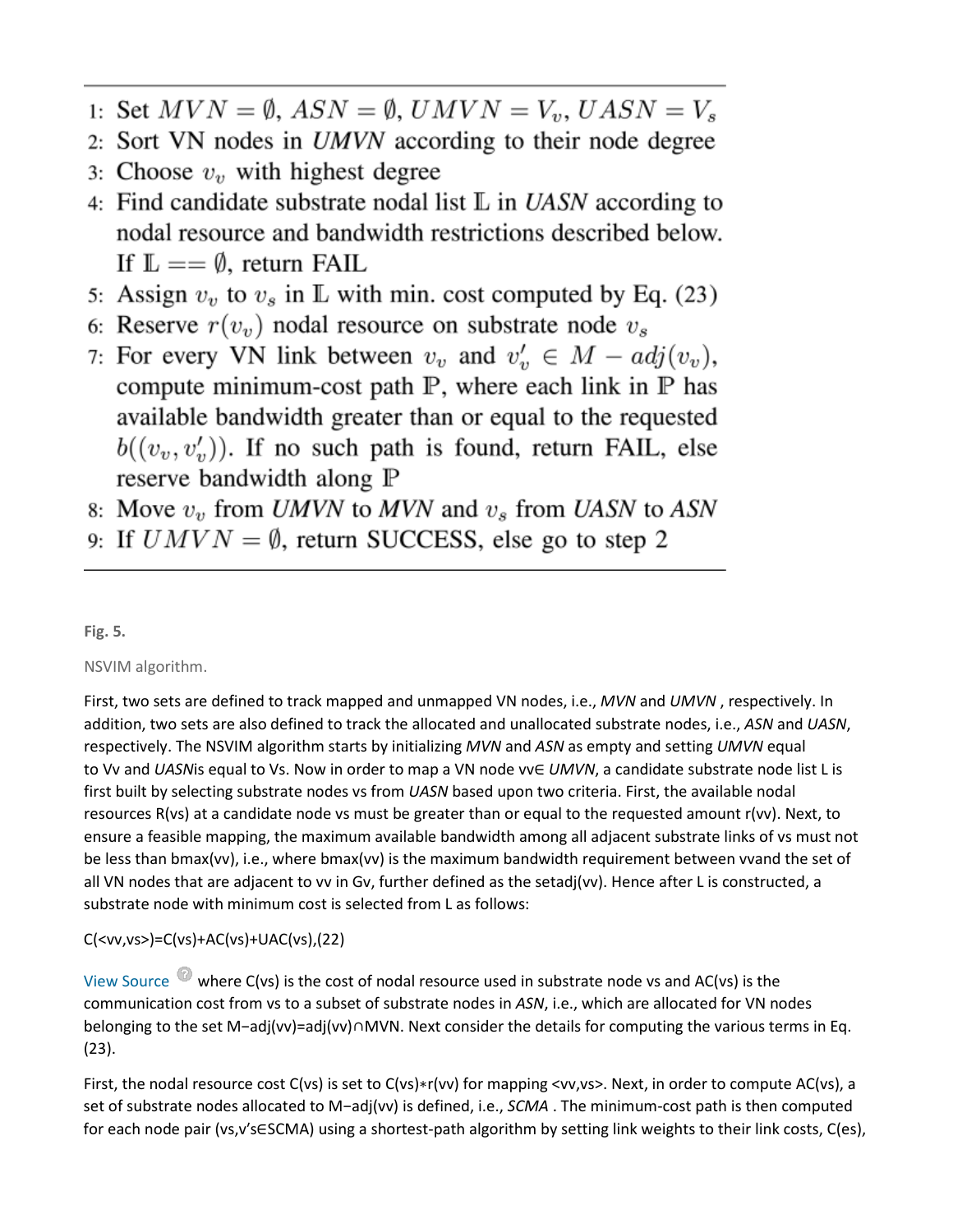which equals C(es)∗b(ev). The sum of link costs along a path is then assigned as the path cost. Overall, a total of |M−adj(vv)| paths are then computed and AC(vs) is determined as total sum of costs over all |M−adj(vv)| minimum-cost paths. Meanwhile, the third term in Eq. (23), UAC(vs), is defined as the estimated communication cost from vs to a subset of substrate nodes in *UASN*, which might be allocated to VN nodes in the set UM−adj(vv)=adj(vv)∩UMVN. This value can be computed as follows. First, for every VN link (vv,v′v∈UM−adj(vv)) , a related minimum-cost path is computed from *vs* to as many v′s∈UASN as possible. The average cost over these paths is then used as the estimated cost to map the VN link (vv,v'v). If no such path can be found, the cost is set as infinite and vs is not deemed a feasible mapping. Based upon this, UAC(vs) is computed as the sum of the average costs for all VN links between vv and v′v∈UM−adj(vv). Overall UAC(vs) is added to the formulation to provide a lookahead capability and prevent premature mappings to low cost substrate nodes/links, i.e., since NSVIM is a greedy scheme and earlier choices may result in higher overall cost.

## 5.2 Failure Region Group Based Mapping (FRGBM)

The proposed survivable FRGBM heuristic works by separating failure regions in U into two groups, G1 and G2, with the goal of clustering regions that are closer to each other. Although this sub-problem can itself be formulated as an optimization, a heuristic is used to simplify matters. The psuedocode for this solution is shown in Fig. 8 and details are now presented.

To obtain distances between each failure region, a failure region distance matrix is first computed, i.e., D={dij} where dij is the distance between regions ui and uj. Now to compute dij, the distance from node vs∈ui to failure region uj is defined as the average distance from vs to each substrate node in uj. The dij values are then calculated as the average of the distances between each node vs∈ui to failure region uj, Fig. 6. After the distance matrix D is computed, the next step divides the failure regions into two groups, G1 and G2, see Fig. 7. Initially, the two failure regions with the largest distance are determined and added to G1 and G2, respectively. The distances for all other non-grouped failure regions to G1 and G2 are then computed by averaging their distances to the existing grouped failure regions in the respective groups. These regions are then placed in the group with the shorter average distance.

|     | 1: <b>for</b> $i=0$ to  U                                 |
|-----|-----------------------------------------------------------|
| 2:  | for $j=0$ to $ U $                                        |
| 3:  | $dist = 0$                                                |
| 4:  | for each $v_s^i \in u^i$                                  |
| 5:  | $dist_i = 0$                                              |
| 6:  | for each $v_*^j \in u^j$                                  |
| 7:  | $dist_{ij}$ =shortest path length from $v_s^i$ to $v_s^j$ |
| 8:  | $dist_i = dist_i + dist_{ij}$                             |
| 9:  | $dist_i = dist_i$ / (number of nodes in $u^j$ )           |
| 10: | $dist = dist + dist + i$                                  |
| 11: | $d_{ij}$ =dist / (number of nodes in $u^i$ )              |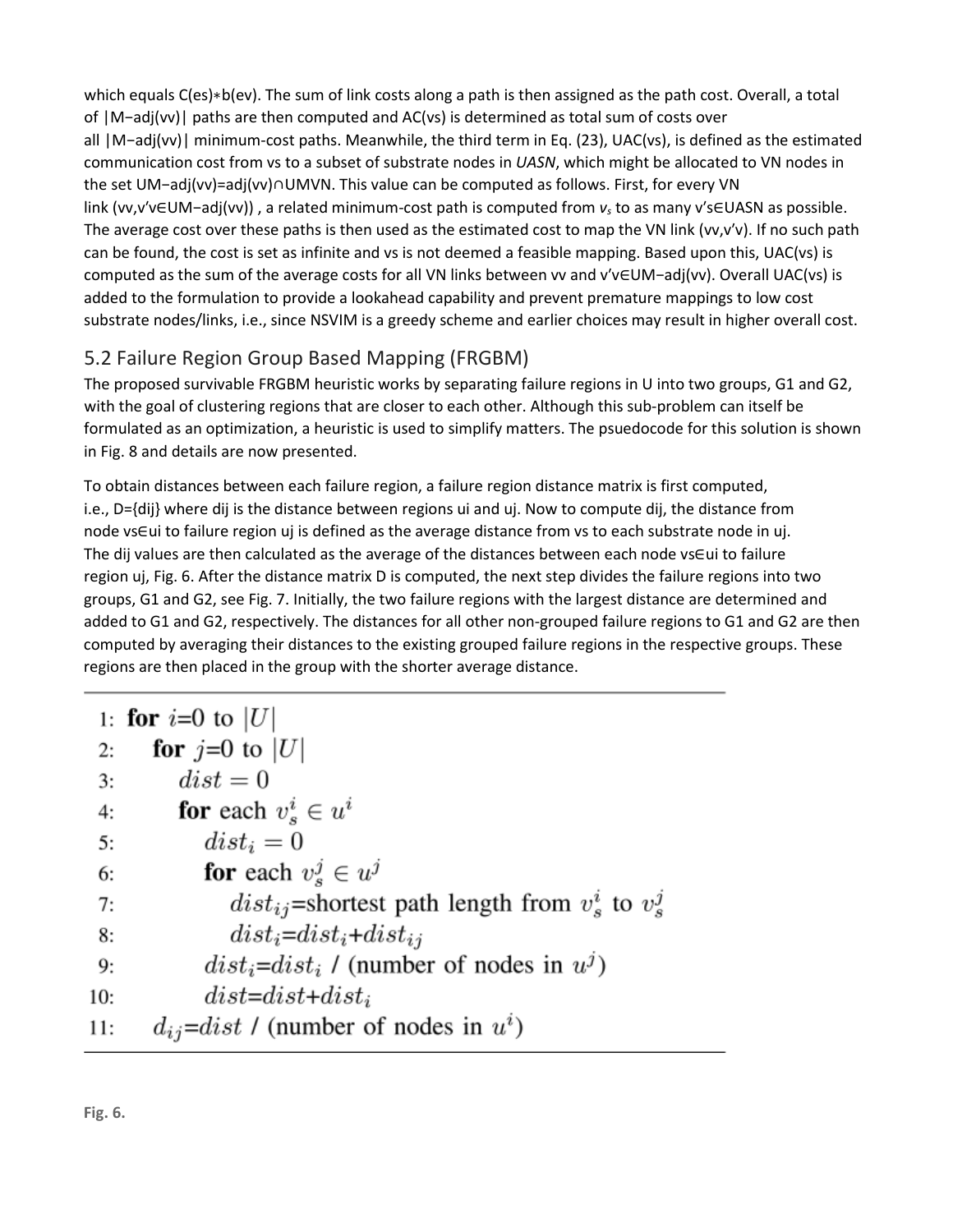Algorithm of computing matrix D.

```
1: \mathbb{G}^1 = \emptyset, \mathbb{G}^2 = \emptyset2: Find maximum d_{ij} in D
 3: Add u^i into \mathbb{G}^1 and u^j into \mathbb{G}^24: for i=0 to |U|if u^i \notin \mathbb{G}^1 and u^i \notin \mathbb{G}^25:dist1=0, dist2=0, num1=0, num2=06:
           for each u^j \in \mathbb{G}^17:dist1 = dist1 + d_{ij}8:num1++9:dist1 = dist1/num110:for each u^j \in \mathbb{G}^211:dist2 = dist2 + d_{ij}12:num2++13:dist2 = dist2 / num214<sup>·</sup>if dist1 < dist215:add u^i to \mathbb{G}^116:else
17:add u^i to \mathbb{G}^218:
```
#### **Fig. 7.**

Failure region grouping algorithm.

The FRGBM scheme leverages the above information and is presented in Fig. 8 . Namely, this algorithm first prunes all failure regions in G1 and introduces a variation of the NSVIM algorithm in Section 5.1 to map the working VN over the substrate network, termed as *connectivity-aware NSVIM* (C-NSVIM). The G1 regions are then restored and those in G2 are pruned, and the C-NSVIM algorithm re-run to compute the protection VN mapping. Now the key difference between NSVIM and the modified C-NSVIM is an added constraint for computing the node list, L. Namely, the maximum connectivity of a candidate node is also checked in addition to checks for nodal resource and adjacent link bandwidth constraints, i.e., to avoid mapping VN nodes to areas isolated by pruned failure regions. For example consider the network in Fig. 2. If the failure regions u1 and u2 belong to the same group ( G1 or G2) and are pruned during computation, then substrate nodes v0s and v1s will be not feasible for mapping any VN requests with three or more nodes, i.e., since v0s and v1s will become isolated after pruning. Hence if the maximum connectivity number, τ, of a substrate node is less than the number of VN nodes in the request, this node is not considered as a mapping candidate. Note that the connectivity of each substrate node after pruning G1 or G2 is fixed since these two sets are computed at startup. Additionally, substrate nodal and link bandwidth resource allocations are also shared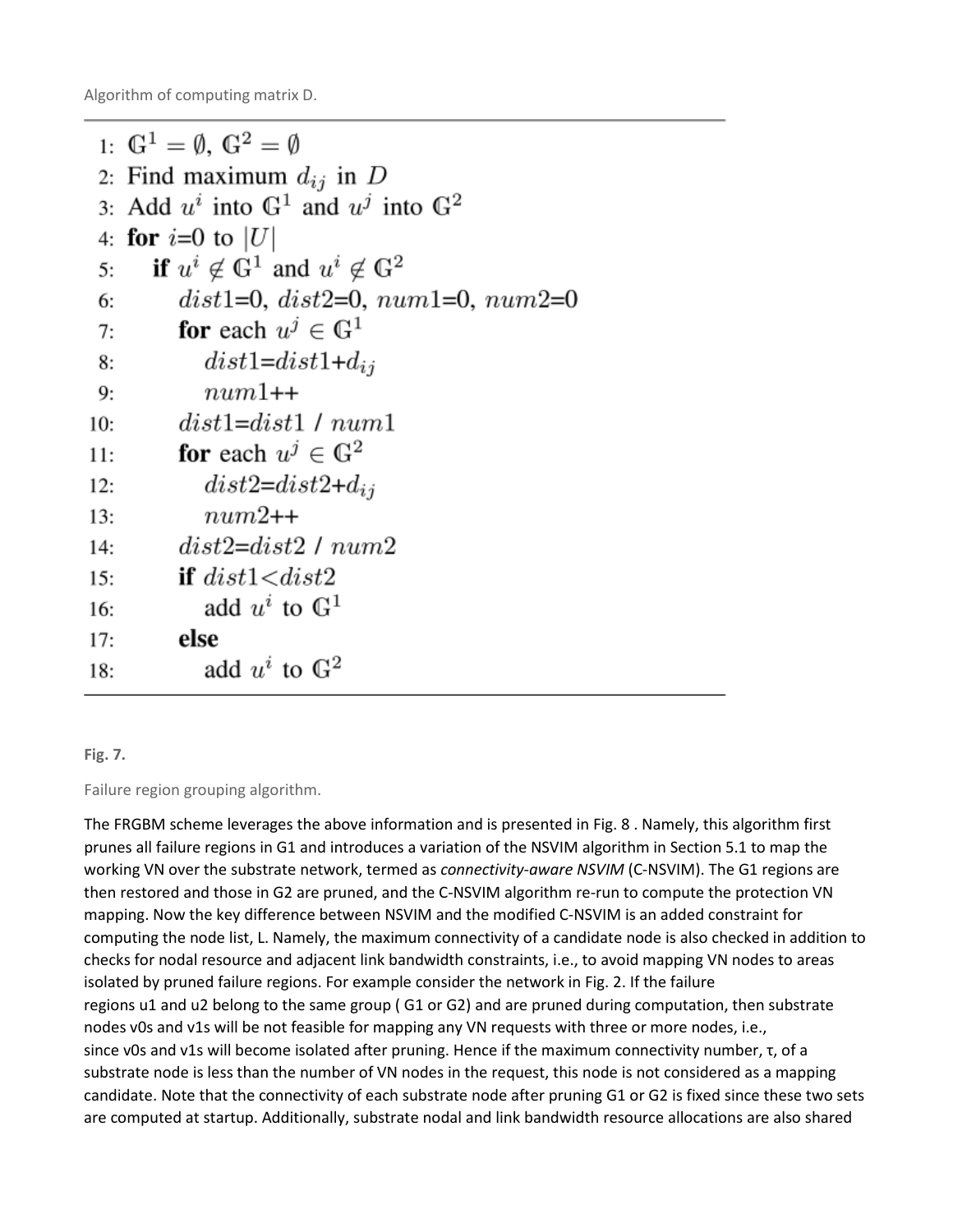between the working and protection VN mappings since only one failure is assumed to occur at a given time. Hence in order to implement this feature, an added data structure is introduced to record substrate node resource and link bandwidth allocations for each mapping, i.e., Zi in Step 6,Fig. 8. Resource sharing is then done by selecting the maximum resource usage in the respective substrate node (link) amongst the two mappings, i.e., Step 8, Fig. 8.

- 1: Define temp. substrate graph  $G_t(V_t, E_t)$  with  $V_t$  and  $E_t$
- 2: for  $i=1$  to 2
- Copy current nodal/link resource from  $G_s$  to  $G_t$  $3:$
- Prune each failure region  $u^j \in \mathbb{G}^i$  in  $G_t$ 4:
- Run C-NSVIM on  $G_t$  to map  $Z_i$ , if failed return FAIL  $5:$
- Record substrate nodal/link resource allocation for  $Z_i$ 6:
- Restore each failure region  $u^j \in \mathbb{G}^i$  in  $G_t$  $7:$
- 8: Assign nodal/link resource sharing between  $Z_1$  and  $Z_2$ according to records generated in Step 6 and compute final resource usage
- 9: Reserve nodal/link resource in  $G_s$  according to final resource usage computed in Step 8
- 10: Return SUCCESS

## **Fig. 8.**

## FRGBM algorithm.

Now consider the computational complexity of the FRGBM scheme. Foremost, the grouping algorithm in Fig. 7 has complexity  $O(|U|2)$ , i.e., as it loops over all failure regions. Similarly, the distance matrix computation algorithm in Fig. 6 has complexity of O(|Vs|2|Es|log|Vs|). Finally, the VN mapping procedure uses a modified C-NSVIM algorithm with complexity O(|Ev|(2+|Vs|)|Vs||Es|log|Vs|). Since the failure region grouping is static, the related algorithm only needs to be run once before start up, bounding the total *runtime* complexity by O(|Ev|(2+|Vs|)|Vs||Es|log|Vs|). By comparison, the SOUM and IOCM schemes have computation complexities of O(|U||Ev||Es||Vs|2log|Vs|) and O((|Ev||Vs|+|U||Vs|+|Ev|)|Vs||Es|log|Vs|), respectively. Hence the FRGBM scheme is notably faster than the SOUM scheme, i.e., by O(|U|). In addition, its complexity is as good as or lower than the IOCM scheme, i.e., by  $O(1+|U||Ev|)$ .

## 5.3 Dynamic Failure Region Disjoint Mapping (DFRDM)

As noted above, the FRGBM scheme uses fixed failure region groupings, determined at startup. However since network substrate loads are dynamically-varying quantities, these groupings may lead to resource inefficiency. To address this concern a modified DFRDM scheme is proposed, Fig. 9.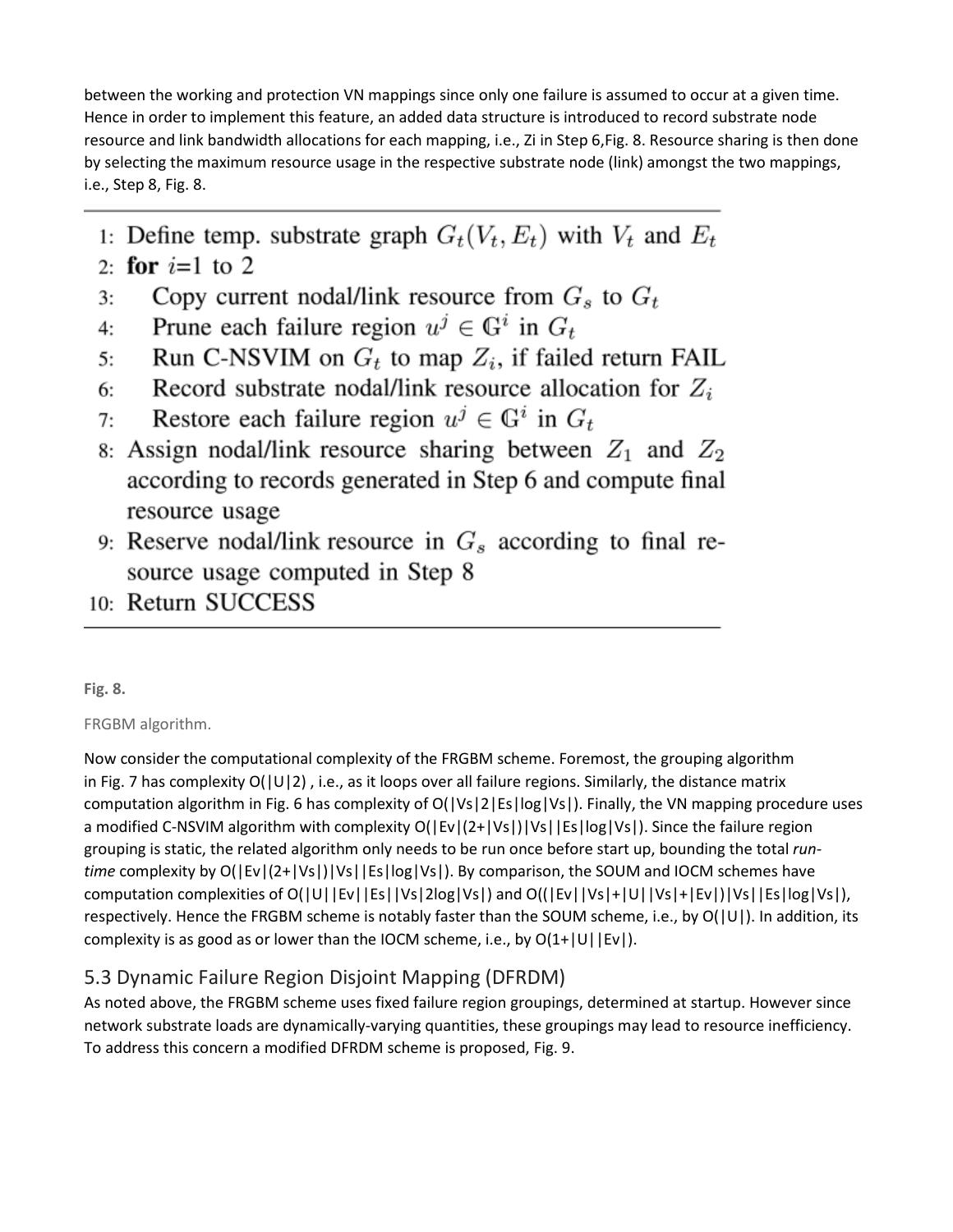- 1: Define temp. substrate graph  $G_t(V_t, E_t)$  with  $V_t$  and  $E_t$
- 2: Copy current nodal/link resource from  $G_s$  to  $G_t$
- 3: Run NSVIM with penalty cost as described above on  $G_t$ , if failed return FAIL
- 4: Record substrate nodal/link resource allocation for  $Z_1$
- 5: Copy current nodal/link resource from  $G_s$  to  $G_t$
- 6: Prune failure regions accessed by  $Z_1$  in  $G_t$
- 7: Run C-NSVIM on  $G_t$  to map  $Z_2$ , if failed return FAIL
- 8: Record substrate nodal/link resource allocation for  $Z_2$
- 9: Restore failure regions accessed by  $Z_1$  in  $G_t$
- 10: Assign nodal/link resource sharing between  $Z_1$  and  $Z_2$ according to records generated in Steps 4 and 8, compute final resource usage
- 11: Reserve nodal/link resource in  $G_s$  according to final resource usage computed in Step 10
- 12: Return SUCCESS

## **Fig. 9.**

## DFRDM algorithm.

The basic idea behind the dynamic approach is also to compute a working VN mapping and then prune all the failure regions used by this mapping before computing the protection mapping. However, since the working VN mapping may span a large number of failure regions, this approach will limit the resources available for the protection mapping. Hence to solve this problem, additional penalty costs are introduced to prevent the working VN mapping from covering too many failure regions. Specifically, a penalty cost P(vs) is added to C(vs) in Eq. (23) if a candidate node vs is located in a new failure region (from the regions already covered by the mapping). Similarly, a penalty cost P(es) is also added to AC(vs) in Eq. (23) if the path mapping for (vs,v′s∈SCMA) traverses any new failure regions. Note that an added data structure is needed to record all accessed failure regions for a VN request, Fig. 9, and also a penalty is not applied to UAC(vs) since its value will depend upon all possible unmapped VN nodes (which may span all failure regions).

Next, the protection mapping is computed by running the C-NSVIM algorithm. Akin to the FRGBM scheme, nodal connectivity is also used to help select candidate nodes and avoid mapping nodes to isolated areas. Namely, a static connectivity status is computed for each substrate node for all possible failure region pruning scenarios in the initial stage. In particular, let the number 1 (0) denote a pruned (non-pruned) failure region. Using this representation, a failure region prune scenario can be expressed as a |U| -dimensional vector binary <au1,au2,...,au|U|> and the total number of potential scenarios is given by 2|U|. Now for each scenario, the number of substrate nodes that can be reached after pruning the corresponding failure regions, i.e., maximum connectivity number τ, can be computed for every substrate node via a breadth-first search. Hence by searching the pre-computed connectivity status, substrate nodes having a smaller τ value than the number of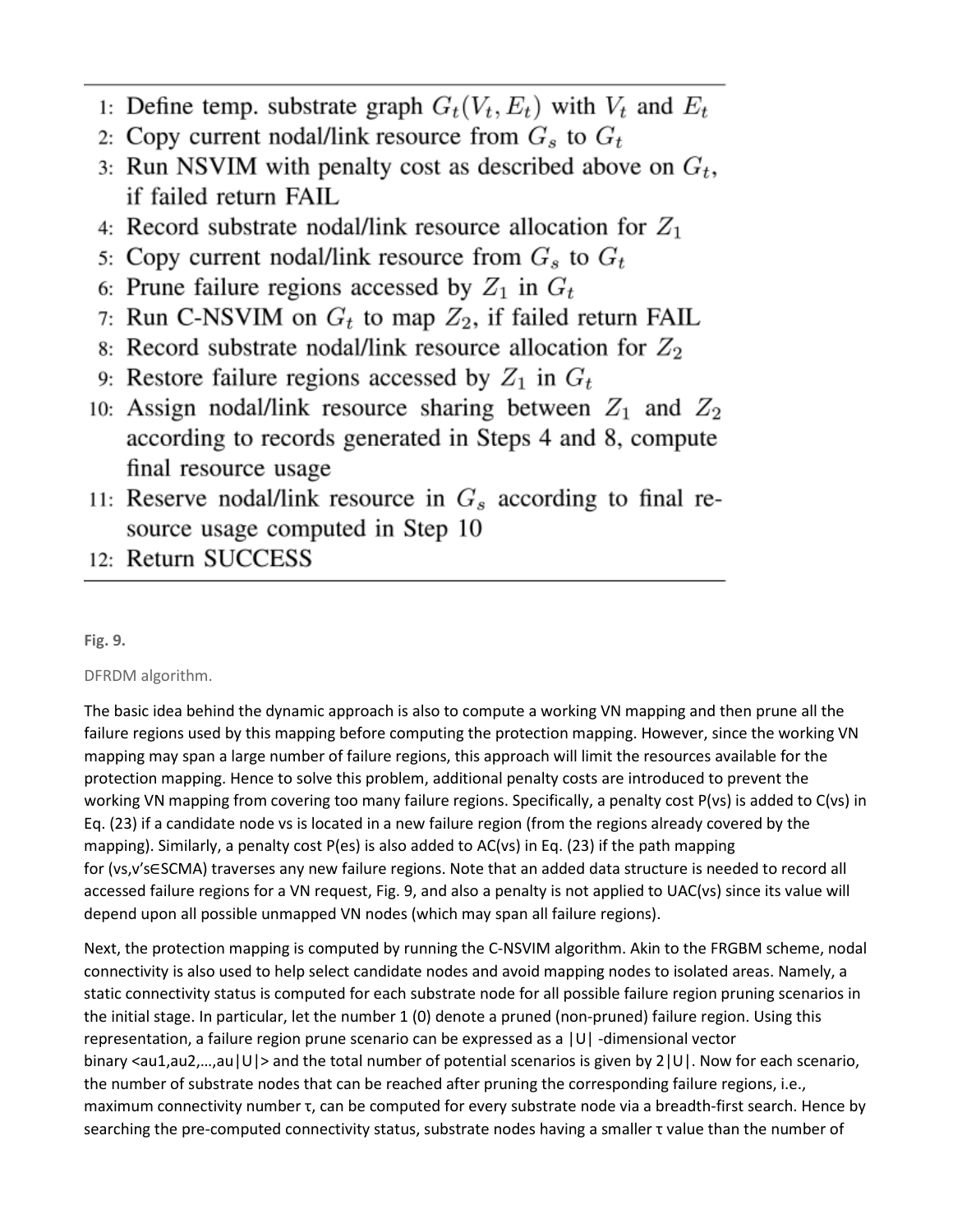VN nodes in a VN request will not be considered as candidates. Also note that connectivity information is only computed at initialization and hence does not affect run-time complexity, i.e., like FRGBM scheme (Section 5.2). As this step does not affect *run-time* complexity, this scheme also has the same complexity as the FRGBM scheme, i.e., O(|Ev|(2+|Vs|)|Vs||Es|log|Vs|).

## 5.4 Load Balancing

Overall, the FRGBM and DFRDM algorithms compute substrate link and node costs according to a pure *"mapping cost"* (MC). However, since these schemes ignore real-time nodal and link bandwidth resource loads at the substrate level, they will likely yield higher congestion at specific congested nodes/links. Hence, *load balancing* (LB) strategies can also be applied to alleviate such concerns. Namely, substrate link costs (weights) can be defined as inversely-proportional to load:

### C(es)=BcB(es)+σ,(23)

View Source where Bc is the full capacity of a substrate link and σ is a small value (to avoid division errors). Nodal costs can also be defined as follows:

C(vs)=RcR(vs)+σ,(24)

View Source where Rc is the full resource capacity of a substrate node.

## SECTION 6 Performance Evaluation

The performance of the survivable VN mapping schemes is tested using customized OPNETModelerTM models. Two substrate topologies are used here, including the small 10-node network with three failure regions in Fig. 1a (with modified nodal resource/link capacities) and the large 24-node network with five failure regions in Fig. 2 . Namely, all substrate nodes have 100 units of resource capacity and all substrate links have 10,000 units of bandwidth. VN requests are varied between 3-5 nodes and 4-7 nodes each for the 10- and 24-node topologies, respectively. Average VN topology node degrees are also set to 2.3 and 2.6 for these two network sizes. Meanwhile, requested VN node capacities are uniformly distributed between 1-10 units and requested VN link capacities are uniformly distributed between 50-1,000 units. Overall, these VN parameters are set to fractions of the capacity values in the physical substrate network topology, as most cloud services will likely cluster operation at a few key sites.

Next, all VN requests holding and inter-arrival times are generated using randomly-distributed exponential variables with means μ and λ, respectively. In particular, μ is fixed to 600 time units and λ is varied to achieve different input loads. Meanwhile, the load is measured using a modified Erlang metric that accounts for VN request sizes, i.e., by taking the product of average number of VN links and μ/λ. Finally, the *CPLEX 12.4*tool is also incorporated with OPNETModelerTM to solve the MILP formulation.

For comparison purposes, the SOUM and IOCM survivability schemes in [19] are also implemented. In addition, all schemes are tested using both the MC and LB cost assignment strategies (Section 5). Finally, all heuristics are evaluated for both topologies using 10,000 VN requests for the 10-node topology and 100,000 VN requests for the 24-node topology. However, the MILP scheme is only tested for the 10-node topology owing to high computational complexity. Failure events are also randomly triggered after an average of 1,000 incoming VN requests. Namely, a failure region is selected in random uniform manner and its nodes/links failed.

## 6.1 Blocking Rates

Initial tests are done to measure request blocking rates in Fig. 10. The findings for the 10-node topology show that the MC-based schemes yield very similar results, with the IOCM-MC and FRGBM-MC schemes giving slightly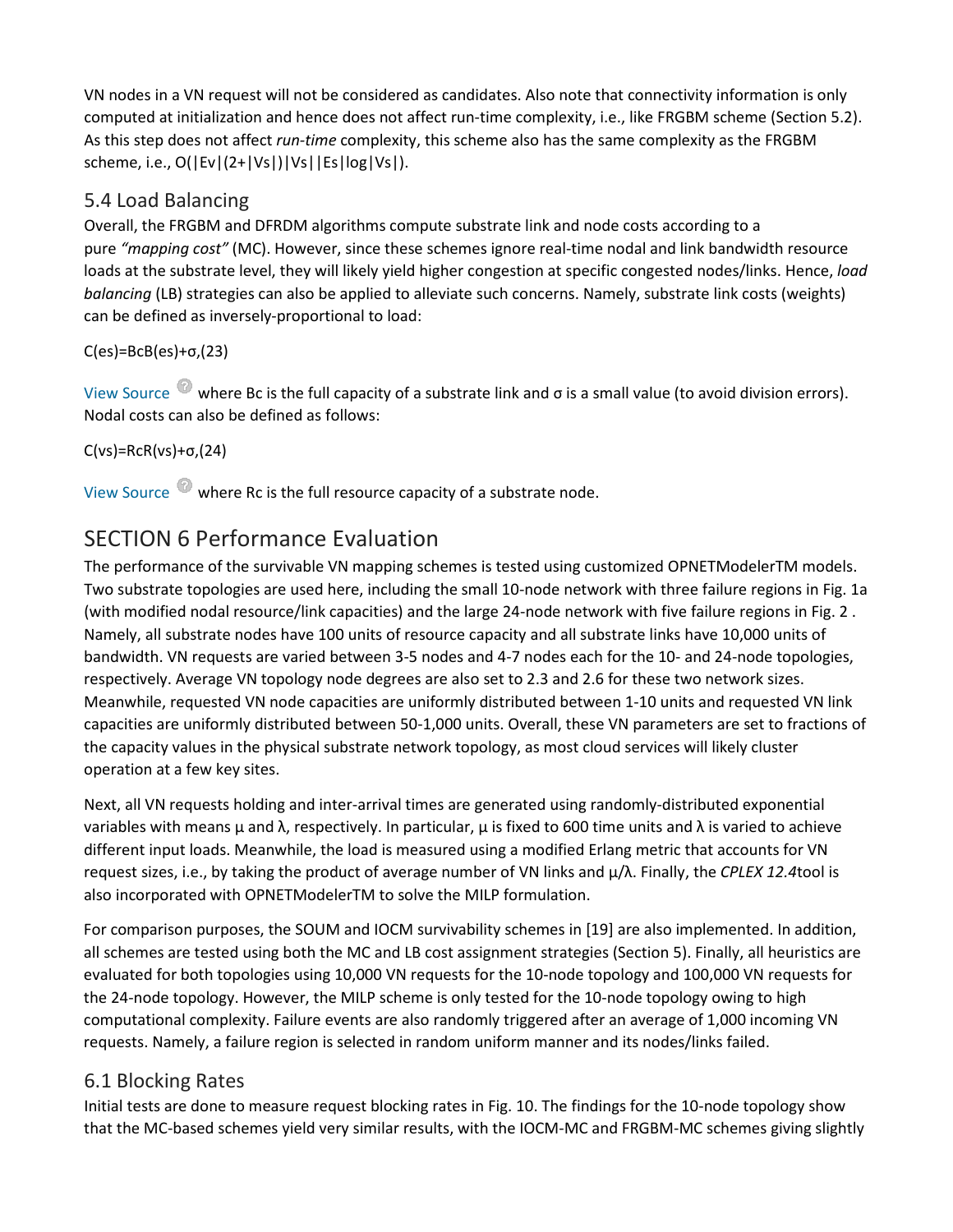lower blocking. However, both FRGBM-MC and DFRDM-MC also achieve significantly lower blocking in the larger 24-node topology, e.g., about 94 percent lower blocking with FRGBM-MC versus SOUM-MC at low-medium loads, Fig. 10b. Overall, the 24-node topology provides more substrate nodes and links and allows the failure region-disjoint schemes to use network resources more efficiently, i.e., versus SOUM and IOCM which exhaustively provision for every possible failure region. FRGBM-MC also gives lower blocking than DFRDM-MC except at heavy loads. The reason here is that the pure cost computation strategies do not use real-time network substrate load information (and hence cannot efficiently generate two disjoint failure regions).



**Fig. 10.**

Blocking rate: a) 10-node topology. b) 24-node topology.

Additionally, the LB schemes yield notably lower blocking versus the MC variants for both topologies. These findings confirm that balancing VN loads across network substrate nodes/links can generally provide much better performance. However, the FRGBM-LB and DFRDM-LB schemes also outperform SOUM-LB and IOCM-LB, akin to the MC findings. DFRDM-LB is also seen to give lower blocking than FRGBM-LB (especially for the 24 node topology) since it performs dynamic mapping to disjoint failure regions (and can further leverage real-time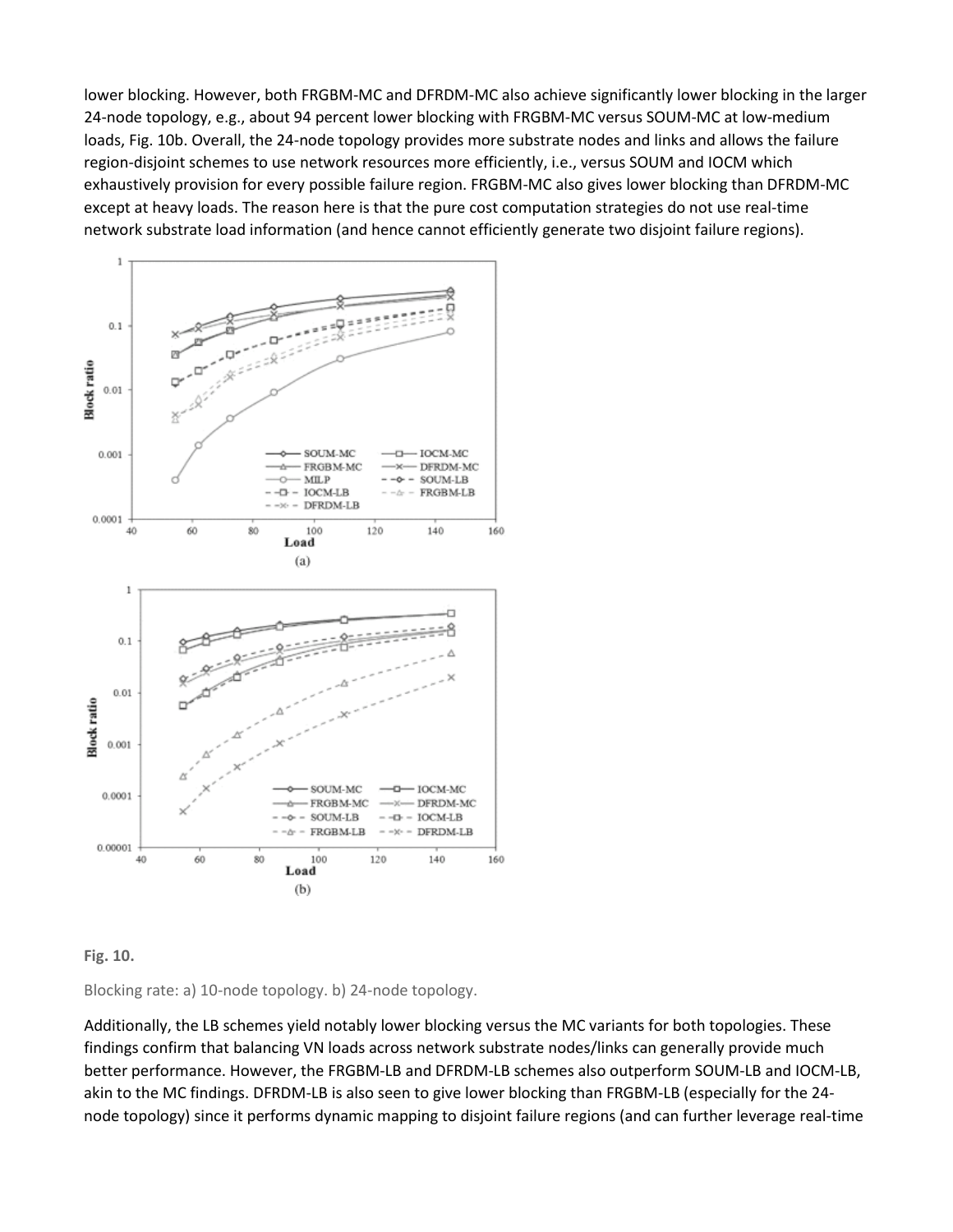substrate load information). Finally, the MILP solution gives the lowest blocking results in the 10-node network, and this is expected since this is an optimal strategy. Moreover, since this solution also yields the best results for nearly all the other metrics evaluated (presented in the following sub-sections), the remainder of this paper only considers the heuristic VN mapping strategies.

#### 6.2 Long-Term Revenue

The long term revenue results are also plotted in Fig. 11 and show that the FRGBM and DFRDM schemes achieve much higher revenue than SOUM and IOCM, i.e., for both the MC and LB variants. For example FRGBM-MC gives almost 44 percent more revenue than SOUM-MC in the 24-node topology. In addition the LB schemes provide a significant increase in revenue as well. Carefully note that revenue discrepancies also decrease with load since request blocking rates are reduced.





Long-term revenue: a) 10-node topology. b) 24-node topology.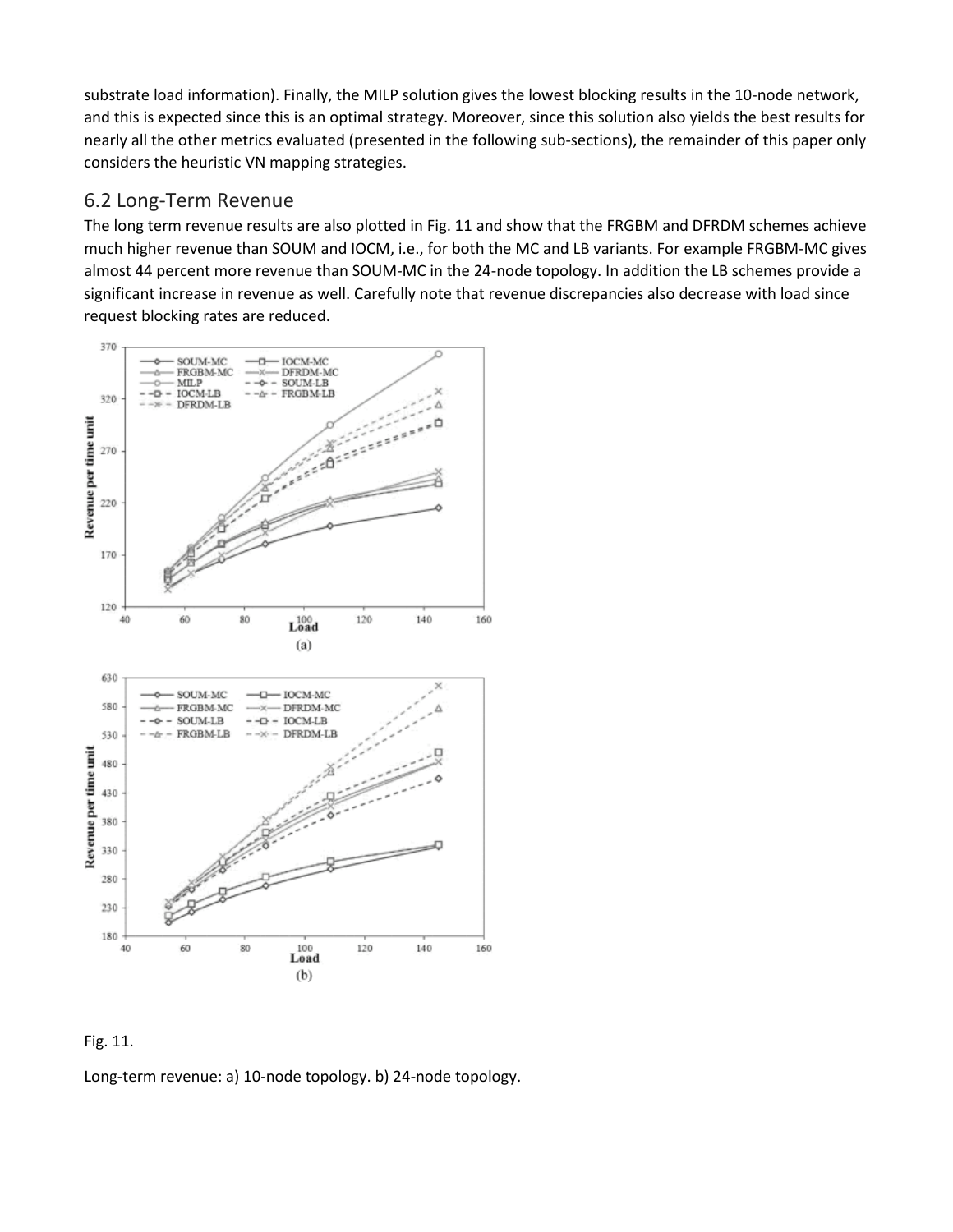## 6.3 Long-Term Cost

Long term cost is further plotted in Fig. 12. In comparison to the SOUM and IOCM strategies, the FRGBM and DFRDM schemes show slightly higher costs with the MC approach, but slightly lower costs with the LB approach. Also, all LB variants yield higher costs than their MC counterparts. This increase is due to the fact that the LBbased schemes accept more VN requests (lower blocking), which in turn leads to additional resource consumption and increased cost. In light of this, long term cost may not be a proper metric for evaluating VN mappings, i.e., lower costs can result from lower acceptance ratios. Hence the average cost per VN is evaluated next.



#### **Fig. 12.**

Long-term cost: a) 10-node topology. b) 24-node topology.

## 6.4 Average Cost

The average cost per VN is plotted in Fig. 13, and results show that both the FRGBM and DFRDM schemes achieve lower average cost than SOUM and IOCM (except for MC variants in the 10-node topology). The average cost under light traffic is also slightly higher than the cost under heavy traffic (except for MILP solution). The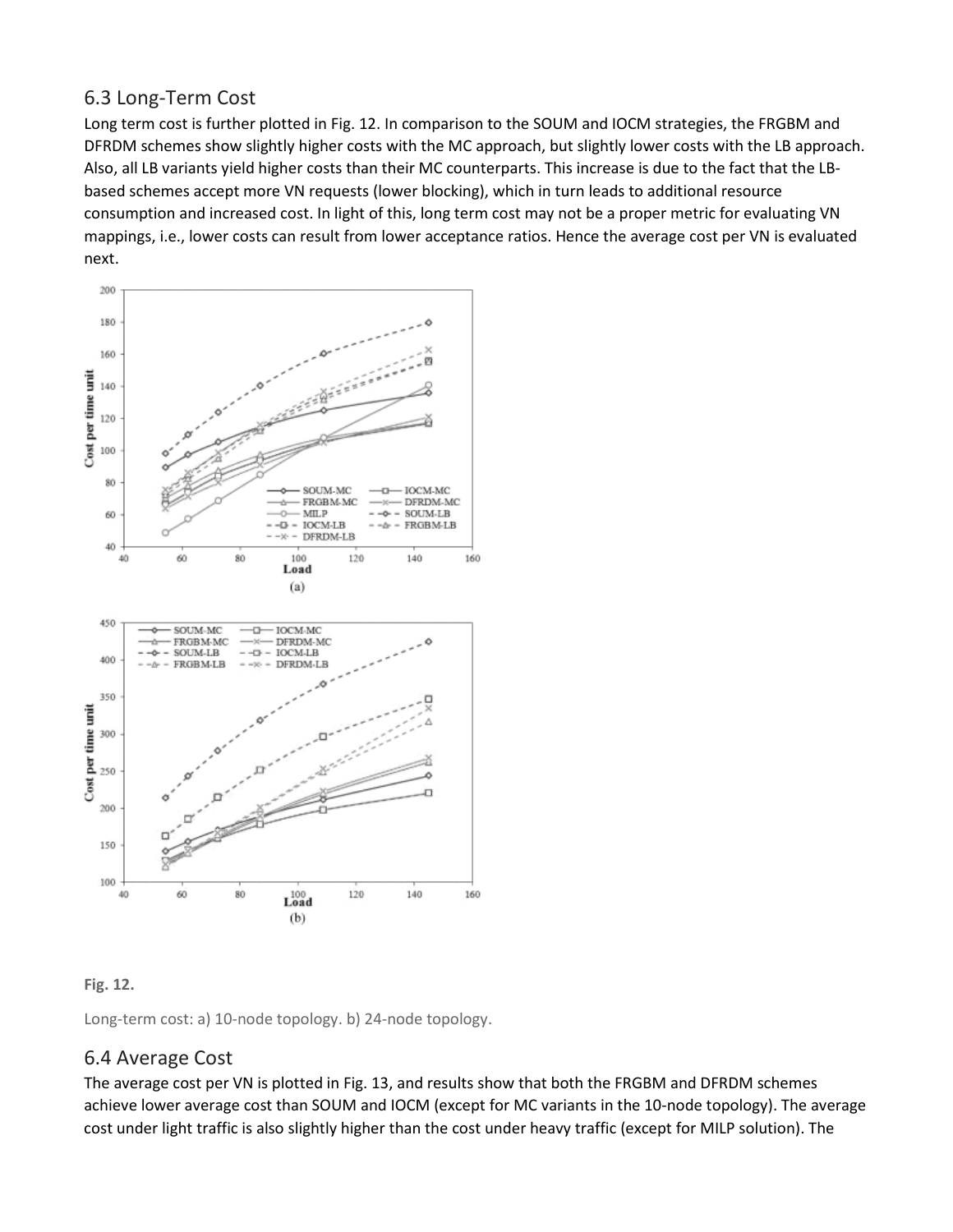reason here is that VN requests with large numbers of VN nodes/links are more likely to be accepted under lighter loads. Hence these larger VN sizes will use more resources and increase the average per VN cost. To show this more clearly, the average revenue per VN is plotted in Fig. 14, and results indicate that revenue is high when traffic is light and is low when traffic is heavy. Since the revenue for each VN is only related to the VN topology, this shows that larger VN requests are accepted more easily when traffic is low. These results also show that FRGBM and DFRDM can support larger VN sizes.





Avg. cost per VN: a) 10-node topology. b) 24-node topology.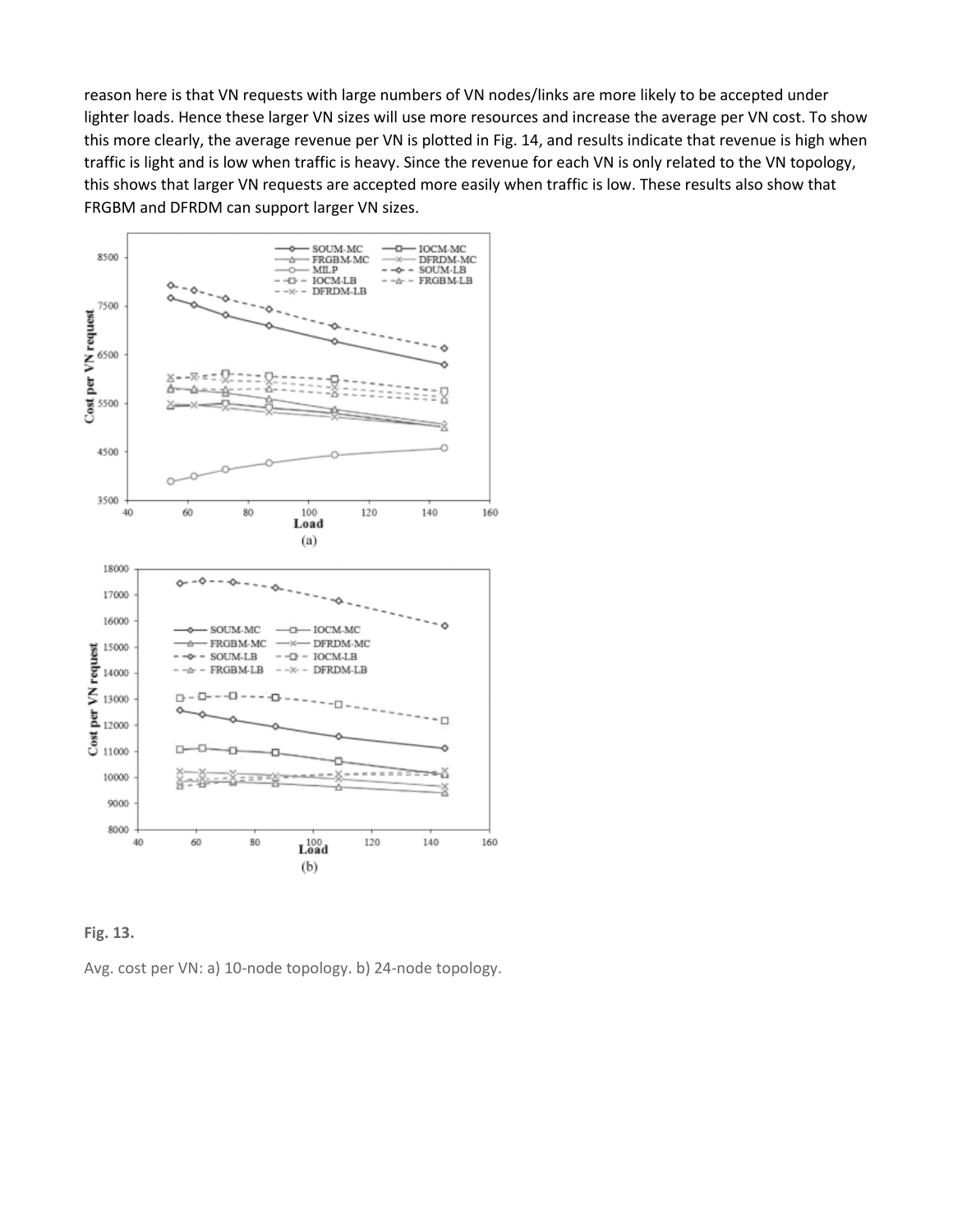

#### **Fig. 14.**

Revenue per VN: a) 10-node topology. b) 24-node topology.

#### 6.5 Net Revenue

The net revenues from Eq. (5) are now plotted in Fig. 15 and clearly show that both the FRGBM and DFRDM schemes generate significantly-higher revenues than SOUM and IOCM (for both MC and LB variants). These results validate the gains of using failure region-disjoint mapping strategies. In addition, the LB variants generally give higher net revenues (than the MC-based variants) owing to their lower request blocking rates. The only exception here is the SOUM-LB scheme which gives rather low revenues, i.e., due to the fact that LB strategies tend to yield longer path routes for mapped VN links. Compounding this increase is the fact the SOUM scheme exhaustively computes multiple protection mappings for all failure regions, further increasing costs for larger failure regions. As noted earlier, net revenues also decrease with traffic load, i.e., akin toFig. 11.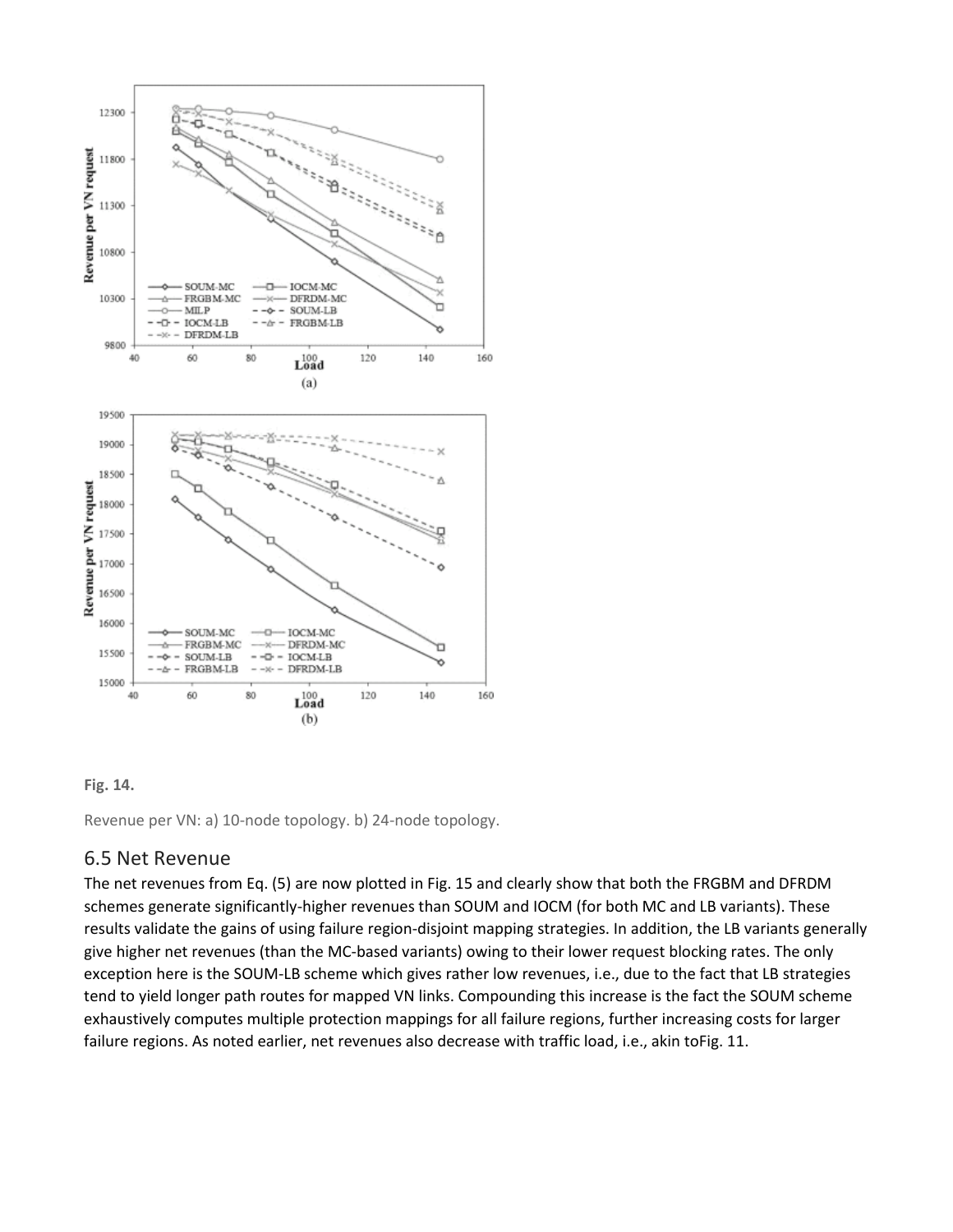



Net revenue: a) 10-node topology. b) 24-node topology.

## 6.6 Number of Failed VN and Total Number of Migrated Nodes

Finally, the number of failed VN requests is plotted in Fig. 16. The results here show that the FRGBM scheme is the most robust of all, as it groups failure regions and prevents the working mapping from spanning across too many regions. In addition, the total number of VN node migrations after failures are plotted in Fig. 17. Again, the FRGBM (and IOCM) scheme gives the least number of migrations since it yields the lowest number of VN failures.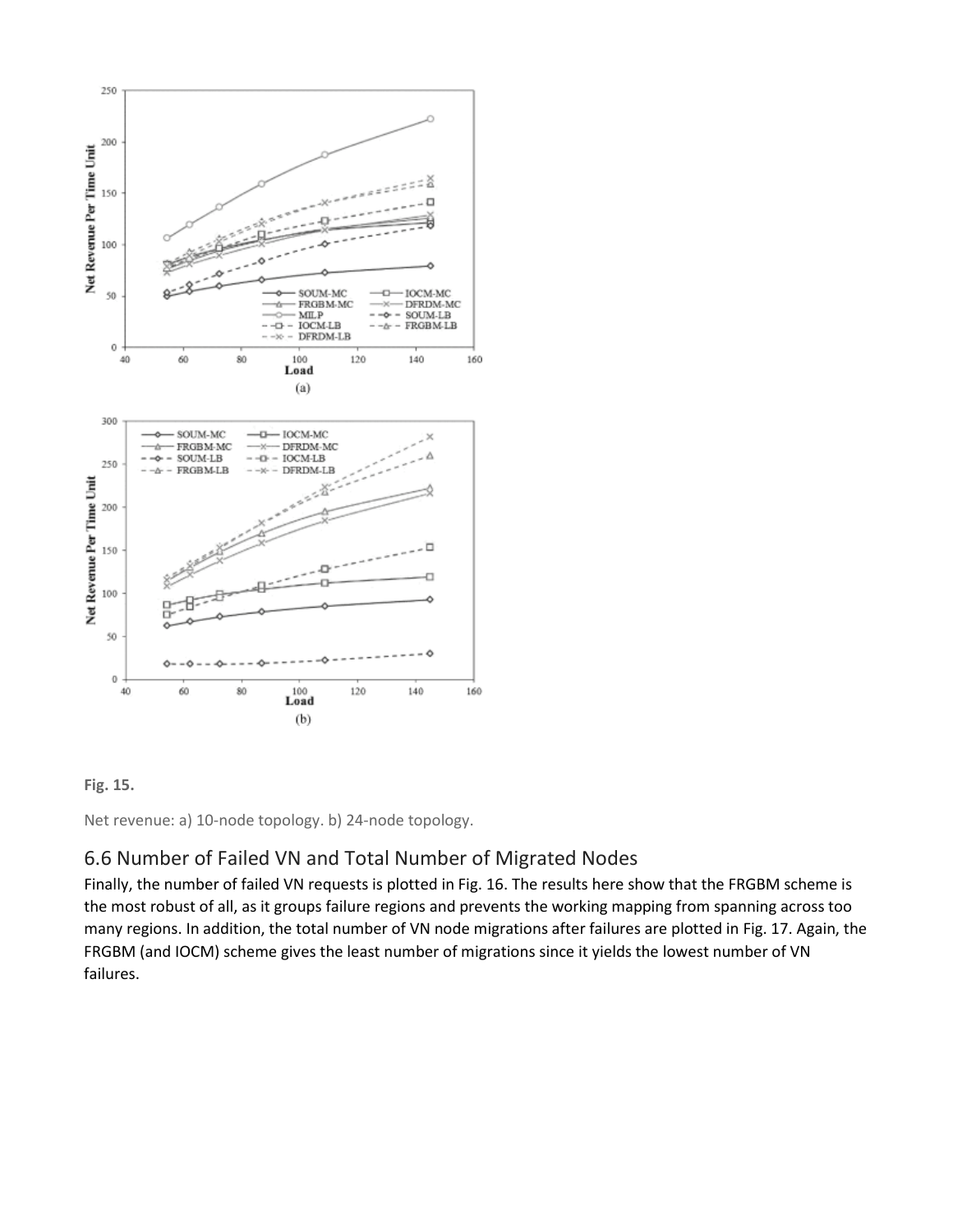



Num. failed VN: a) 10-node topology. b) 24-node topology.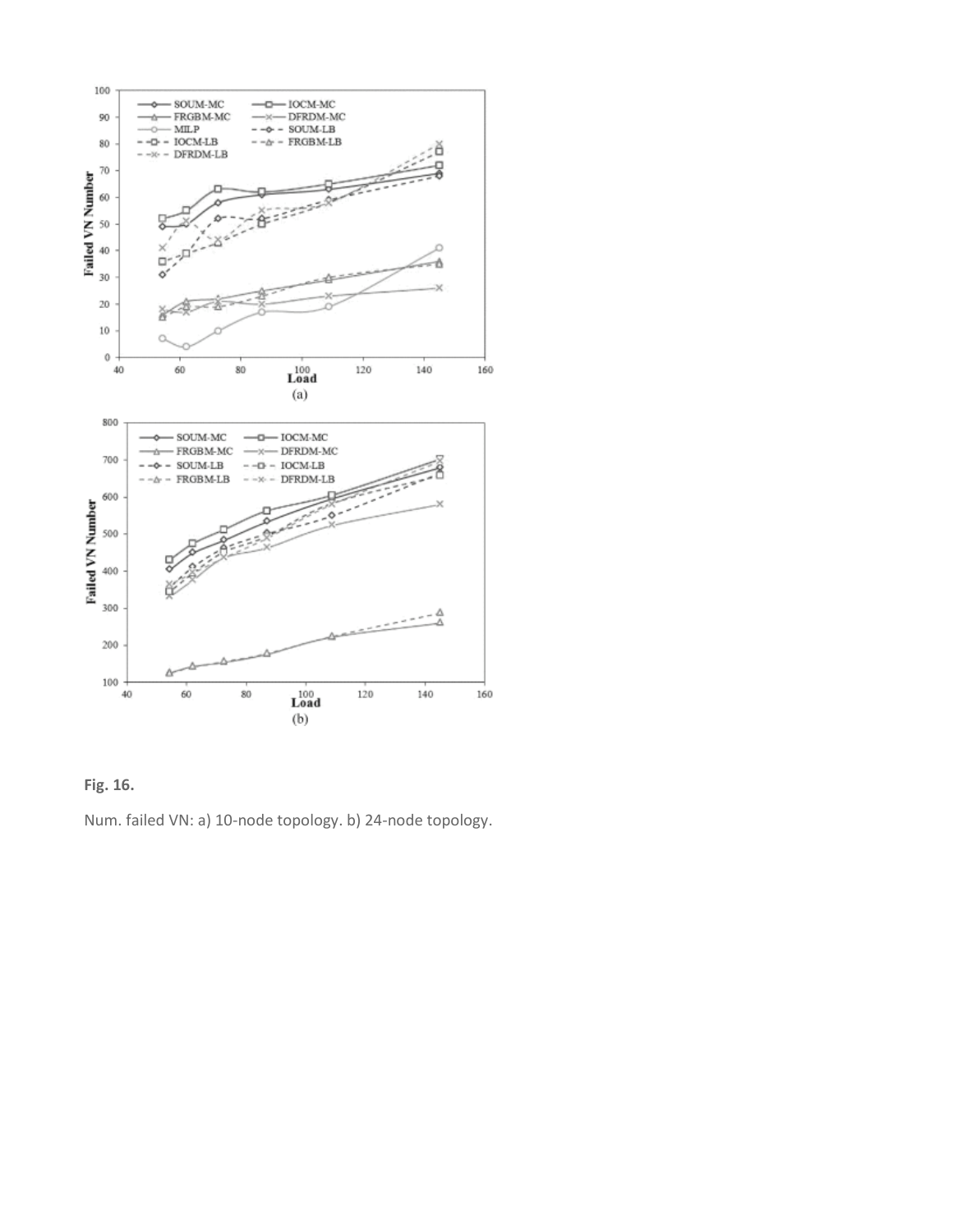

#### **Fig. 17.**

Num. migrated VN nodes: a) 10-node topology. b) 24-node topology.

## SECTION 7 Conclusions And Future Work

This paper studies VN survivability for regional multi-failure events and proposes some novel failure regiondisjoint solutions. An optimization formulation is first developed and two heuristic strategies are then proposed to compute efficient working and protection VN mappings. These latter strategies are also tailored to use both pure mapping cost and load-balancing information in the mapping process. Simulations show that the new failure region-disjoint schemes give lower blocking and higher (net) revenues as compared to existing survivable VN schemes, albeit with slightly higher long term costs. These gains are more pronounced with increased numbers of failure regions. In addition, the proposed heuristics also yield lower migration overheads during failure recovery. Finally, the results show substantially-higher revenues for all schemes when using loadbalancing information, especially with the proposed failure region-disjoint heuristics.

Overall, this work provides a strong base from with to expand in additional, detailed efforts. Foremost, the formulation presented herein assumes that all failure events are equiprobable and does not consider their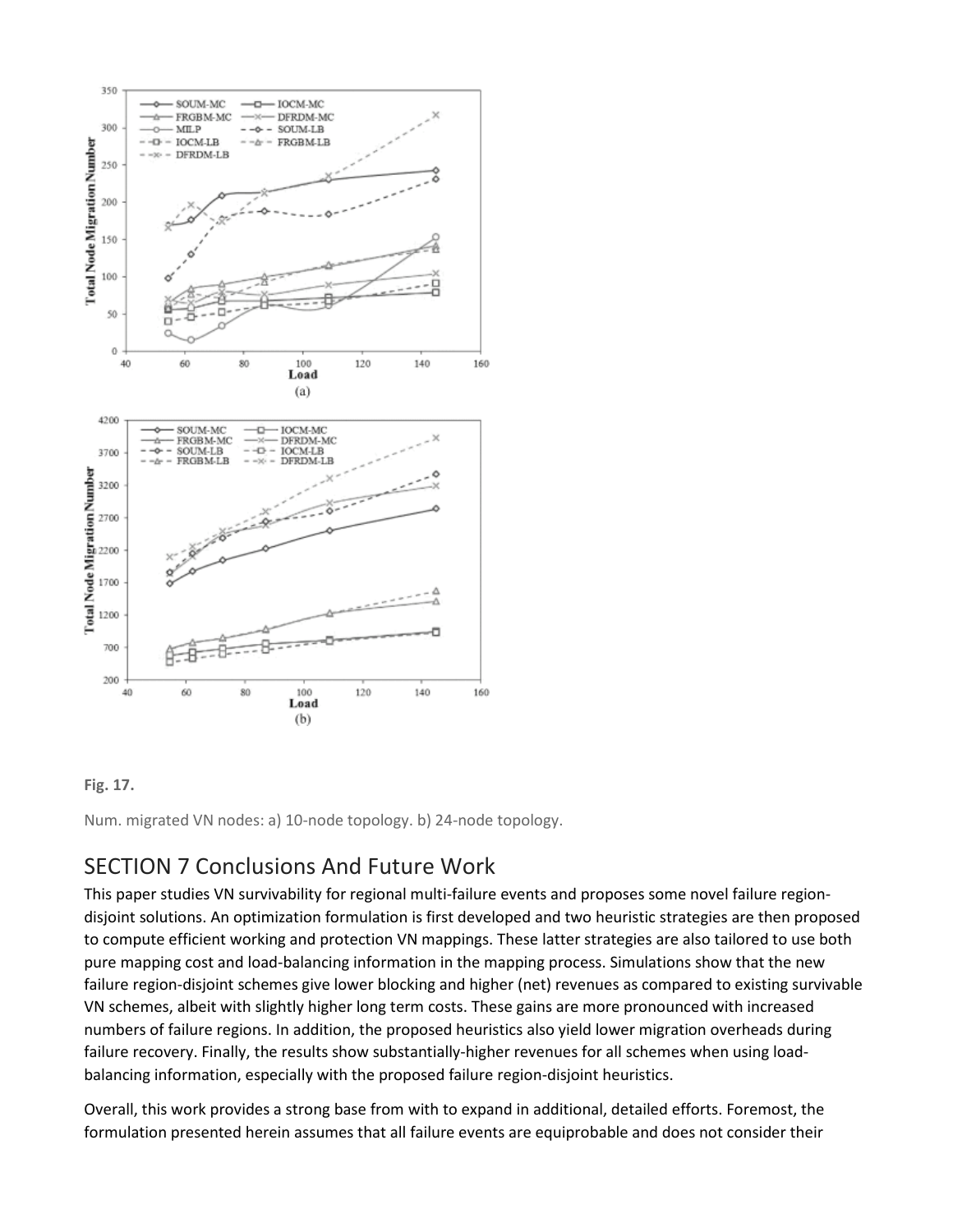probabilistic nature. Indeed, different regions will likely have varying levels of risk exposure, and hence it is important to develop further probabilistic VN mapping/survivability schemes to minimize failure rates. Furthermore, many regional disasters will likely induce further cascading (time-delayed) cyber-infrastructure faults, e.g., as arising from rolling power outages/blackouts. As a result, it is critical to incorporate the temporal nature of regional faults and develop multi-stage mappings for maintaining VN connectivity during such periods. This is an open problem area today.

## ACKNOWLEDGMENTS

This work was made possible by the NPRP 5-137-2-045 grant from the Qatar National Research Fund (a member of Qatar Foundation). The statements made herein are solely the responsibility of the authors.

## References

- **1.** B. Rimal, "A taxonomy and survey of cloud computing systems", *Int. Joint Conf. INC IMS and IDC (NCM) 2009*, Aug. 2009.
- **2.** G. Sun, "Optimal provisioning for virtual network request in cloud-based data centers", *Photonic Netw. Commun.*, Feb. 2012.
- **3.** Y. Zhu, "Algorithms for assigning substrate network resources to virtual network components", *Proc. IEEE INFOCOM*, pp. 1-12, Apr. 2006.
- **4.** M. Yu, "Rethinking virtual network embedding: Substrate support for path splitting and migration", *ACM SIGCOMM Comput. Commun. Rev.*, vol. 38, no. 2, pp. 17-29, Apr. 2008.
- **5.** N. Chowdhury, Apr. 2009.
- **6.** J. Lischka, "A virtual network mapping algorithm based on subgraph isomorphism detection", *Proc. ACM SIGCOMM Workshop Virtualized Infrastructure Syst. Arch.*, pp. 81-88, Aug. 2009.
- **7.** X. Cheng, "Virtual network embedding through topology-aware node ranking", *ACM SIGCOMM Comput. Commun. Rev.*, vol. 41, no. 2, pp. 38-47, Apr. 2011.
- **8.** M. Chowdhury, R. Boutaba, "Network virtualization: State of the art and research challenges", *IEEE Commun. Mag.*, vol. 47, no. 7, pp. 20-26, Jul. 2009.
- **9.** H. Lee, E. Modiano, and K. Lee, "Diverse routing in networks with probabilistic failures", *IEEE/ACM Trans. Netw.*, vol. 18, no. 6, pp. 1895-1907, Dec. 2010.
- **10.** M. Rahnamay-Naeini, "Modeling stochastic correlated failures and their effects on network reliability", 2011.
- **11.** H. Yu, "Virtual infrastructure design for surviving physical link failures", *Comput. J.*, Apr. 2012.
- **12.** X. Zhang, C. Phillips, and X. Chen, "An overlay mapping model for achieving enhanced QoS and resilience performance," presented at the Int. Congr. Ultra Modern Telecommun. Control Syst. Workshops, Budapest, Hungary, Oct., 2011.
- **13.** Y. Chen, Dec. 2010.
- **14.** M. Rahman, May 2010.
- **15.** T. Guo, Jun. 2011.
- **16.** H. Yu, "Cost efficient design of survivable virtual infrastructure to recover from facility node failures", *IEEE ICC 2011*, Jun. 2011.
- **17.** H. Yu, "Enhancing virtual infrastructure to survive facility node failures", *OFC 2011*, Mar. 2011.
- **18.** C. Qiao, "A novel two-step approach to surviving facility failures", *OFC 2011*, Mar. 2011.
- **19.** H. Yu, "Survivable virtual infrastructure mapping in a federated computing and networking system under single regional failures", *IEEE GLOBECOM 2010*, Dec. 2010.
- **20.** G. Sun, "Efficient algorithms for survivable virtual network embedding", *Asia Commun. Photonics Conf. and Exhib. (ACP) 2010*, Dec. 2010.
- **21.** E. Oki, "A disjoint path selection scheme with shared risk link groups in GMPLS networks", *IEEE Commun. Letters*, vol. 6, no. 9, pp. 406-408, Sep. 2002.